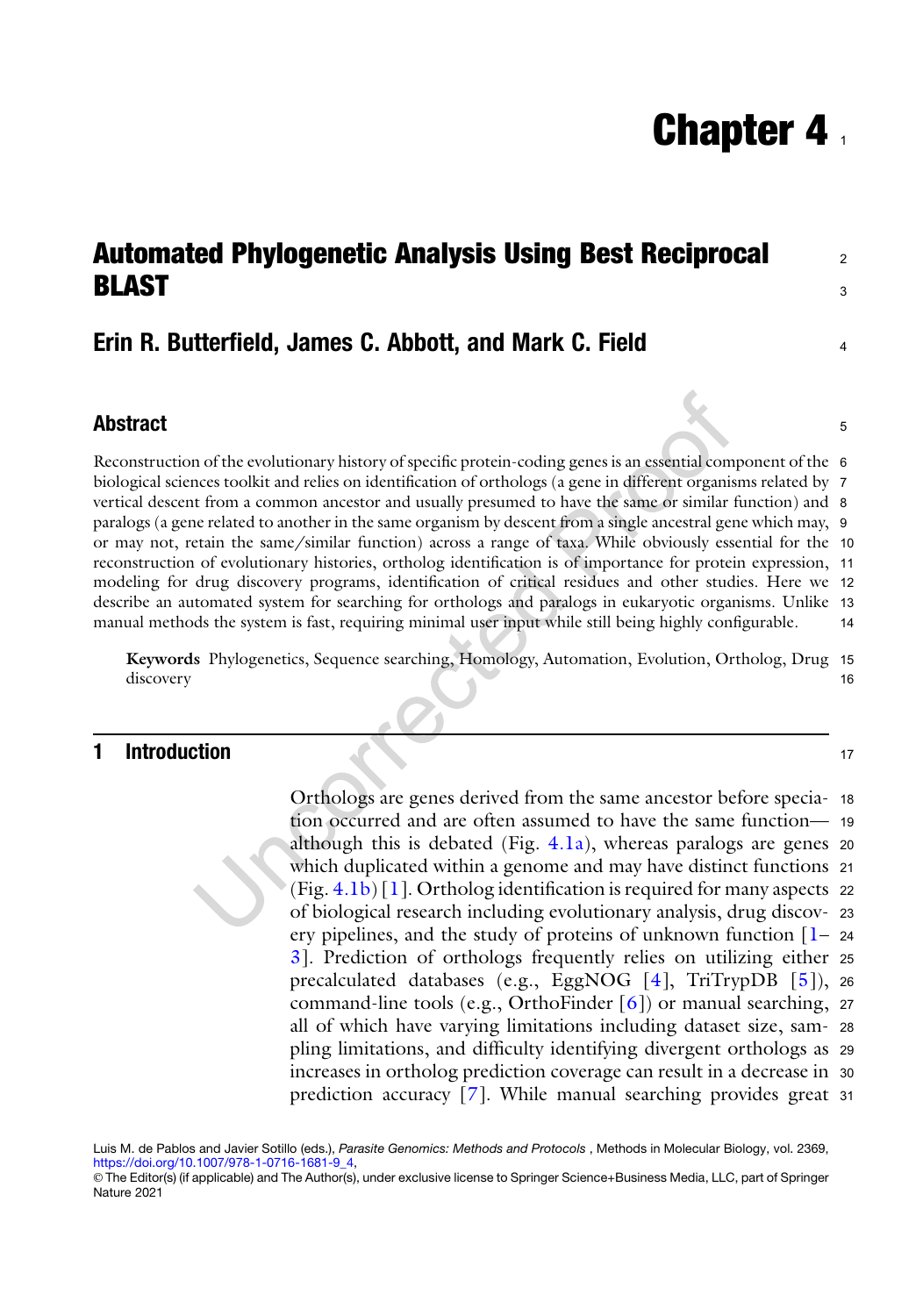<span id="page-1-0"></span>

Fig. 4.1 Orthologs vs. Paralogs. (a) Shows the rise of orthologs, (b): Shows the rise of paralogs

flexibility in ortholog identification which can overcome prediction 32 coverage and accuracy issues, it is generally unsuitable for the <sup>33</sup> analysis of more than a few targets. We present here a protocol for <sup>34</sup> the identification of orthologs based upon manual searches but <sup>35</sup> utilizing scripts for data handling thereby decreasing the time <sup>36</sup> required for manual searching while still maintaining user-oversight 37 and flexibility. The pipeline is designed to enable maximum ortho- <sup>38</sup> log identification and therefore requires user over-sight for the <sup>39</sup> elimination of paralogs and spurious hits. <sup>40</sup>

The protocol described below utilizes best reciprocal BLAST <sup>41</sup> [[7–](#page-21-5)[9\]](#page-21-6) to identify putative orthologs. Figure [4.2](#page-2-0) shows an overview <sup>42</sup> of the protocol. Sequences of interest are searched against a user- <sup>43</sup> created database containing all the organisms in which the user is <sup>44</sup> interested. SeqKit  $[10]$  $[10]$  $[10]$  is first used to validate user sequences which 45 are subjected to the required BLAST  $[8]$  $[8]$  type. Hits are extracted 46 from these BLAST  $[8]$  $[8]$  results according to user stringency, based 47 on their ranking per query per organism and the extent of contigu- <sup>48</sup> ous homology with the query sequence. Hits with identical results <sup>49</sup> are not included towards the hit count. Hits are used in a reciprocal 50 BLAST [[7](#page-21-5)–[9](#page-21-6)] against the organism of the initial queries and result- 51 ing hits are filtered using the same criteria (rank and query cover- <sup>52</sup> age). If the initial sequence of interest is identified within the <sup>53</sup> filtered hits the result is considered an ortholog of the query. <sup>54</sup>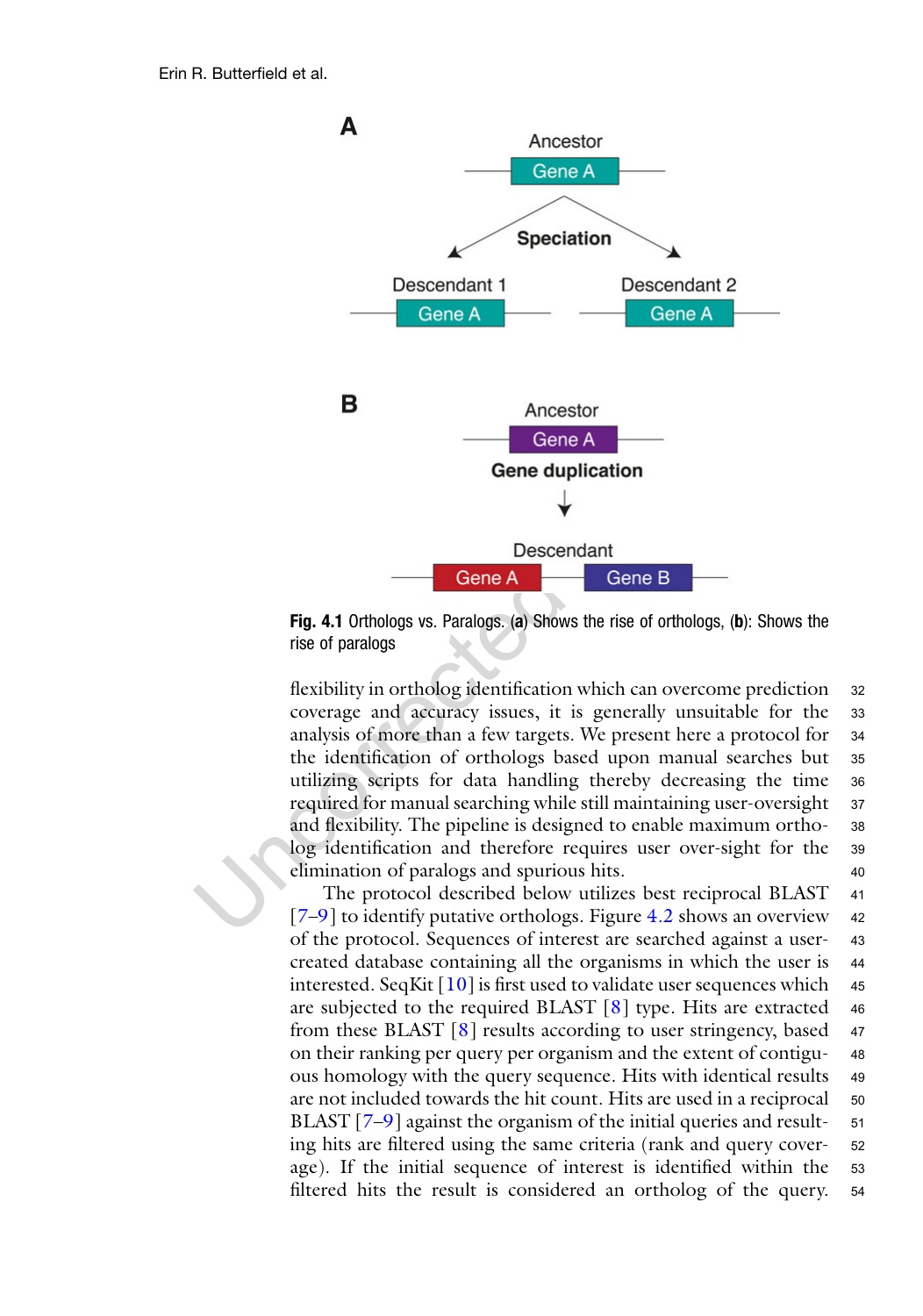<span id="page-2-0"></span>



Depending on conservation, sequences may not detect potential <sup>55</sup> orthologs across all organisms in the organism database and can <sup>56</sup> require "genome walking," i.e., where orthology results from one <sup>57</sup> organism are used for ortholog searching and the results of the two <sup>58</sup> outputs (the original query and the new organism) are collated into <sup>59</sup> a single output. A user can perform as many rounds of "genome <sup>60</sup> walking" as required to achieve saturation. Following this the 61 sequences are aligned using MUSCLE [\[11\]](#page-21-9), edited using alncut 62 [[12\]](#page-21-10) and a phylogenetic tree is built using FastTree [\[13\]](#page-21-11). Analysis of 63 the tree is performed by the user and can be used to eliminate <sup>64</sup> spurious hits and/or paralogs. Throughout this protocol, unless <sup>65</sup> indicated otherwise, spaces should not be included in parameters <sup>66</sup> and names should not start with numbers. 67

#### **2 Materials**  $68$

The following software are required: 69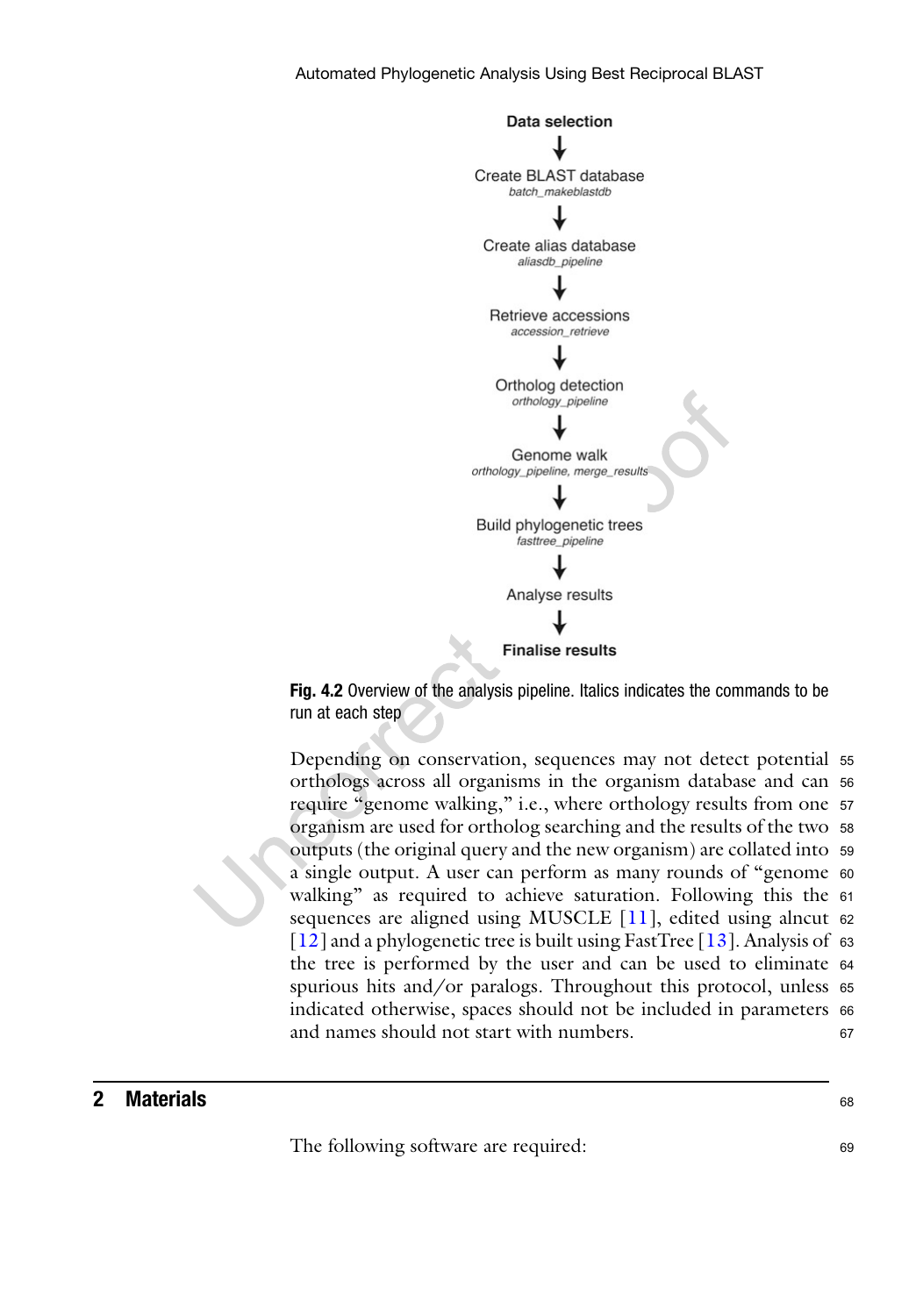|                                            | 1. Linux/Unix-like operating system (see Note 1).                                                                                                                                                                                                                                                                                                                                                                   | 70                                                |
|--------------------------------------------|---------------------------------------------------------------------------------------------------------------------------------------------------------------------------------------------------------------------------------------------------------------------------------------------------------------------------------------------------------------------------------------------------------------------|---------------------------------------------------|
|                                            | 2. Miniconda (see Note 2).                                                                                                                                                                                                                                                                                                                                                                                          | 71                                                |
|                                            | 3. Bioconda $[14]$ (see Note 3).                                                                                                                                                                                                                                                                                                                                                                                    | 72                                                |
|                                            | 4. Alignment viewer (e.g., Jalview $[15]$ ) (see Note 4).                                                                                                                                                                                                                                                                                                                                                           | 73                                                |
| <b>Installation of</b><br>2.1<br>batch_brb | 5. Phylogenetic tree viewer (e.g., FigTree) (see Note 5).<br>The pipeline is provided as a Bioconda $[14]$ package, batch_brb<br>which handles the installation of all dependencies (see Note 6).                                                                                                                                                                                                                   | 74<br>75<br>76                                    |
|                                            | 1. Open Terminal and change into a directory where batch_brb<br>should be located using the command below where <b>path</b> is the<br>path to the directory (e.g., /Users/ $\mu$ ser/Documents where<br><b>user</b> is the username)<br>cd path                                                                                                                                                                     | 77<br>78<br>79<br>80<br>81                        |
|                                            | 2. Install batch_brb and dependencies into a new Conda environ-<br>ment using the following command (see Note 7)<br>conda create -n batch_brb batch_brb                                                                                                                                                                                                                                                             | 82<br>83<br>84                                    |
|                                            | 3. Activate Conda environment using the following command<br>(see Note $8)$ )<br>conda activate batch_brb                                                                                                                                                                                                                                                                                                           | 85<br>86<br>87                                    |
|                                            | 4. Run the setup script using the following command<br>batch_brb_setup                                                                                                                                                                                                                                                                                                                                              | 88<br>89                                          |
|                                            | 5. Change into the batch_brb folder using the following<br>command<br>cd batch_brb                                                                                                                                                                                                                                                                                                                                  | 90<br>91<br>92                                    |
|                                            | 6. There should be four directories; databases, jobs, templates,<br>and <b>documentation</b> which can be seen if the following com-<br>mand is used:                                                                                                                                                                                                                                                               | 93<br>94<br>95<br>96                              |
|                                            | databases is the folder where all the databases the user<br>creates will be located. jobs is the folder where jobs are run<br>and results can be found, templates contains all the templates<br>required for this pipeline as both Excel (in Excel_files direc-<br>tory) and CSV files (in CSVs directory). documentation con-<br>tains the documentation files and can be used as reference with<br>this protocol. | 97<br>98<br>99<br>100<br>101<br>102<br>103<br>104 |
| <b>Methods</b><br>3                        |                                                                                                                                                                                                                                                                                                                                                                                                                     | 105                                               |

| 3.1 Setup | This section does not need to be performed if progressing immedi-       | 106 |
|-----------|-------------------------------------------------------------------------|-----|
|           | ately from installation. These steps will only need to be performed 107 |     |
|           | for subsequent uses.                                                    | 108 |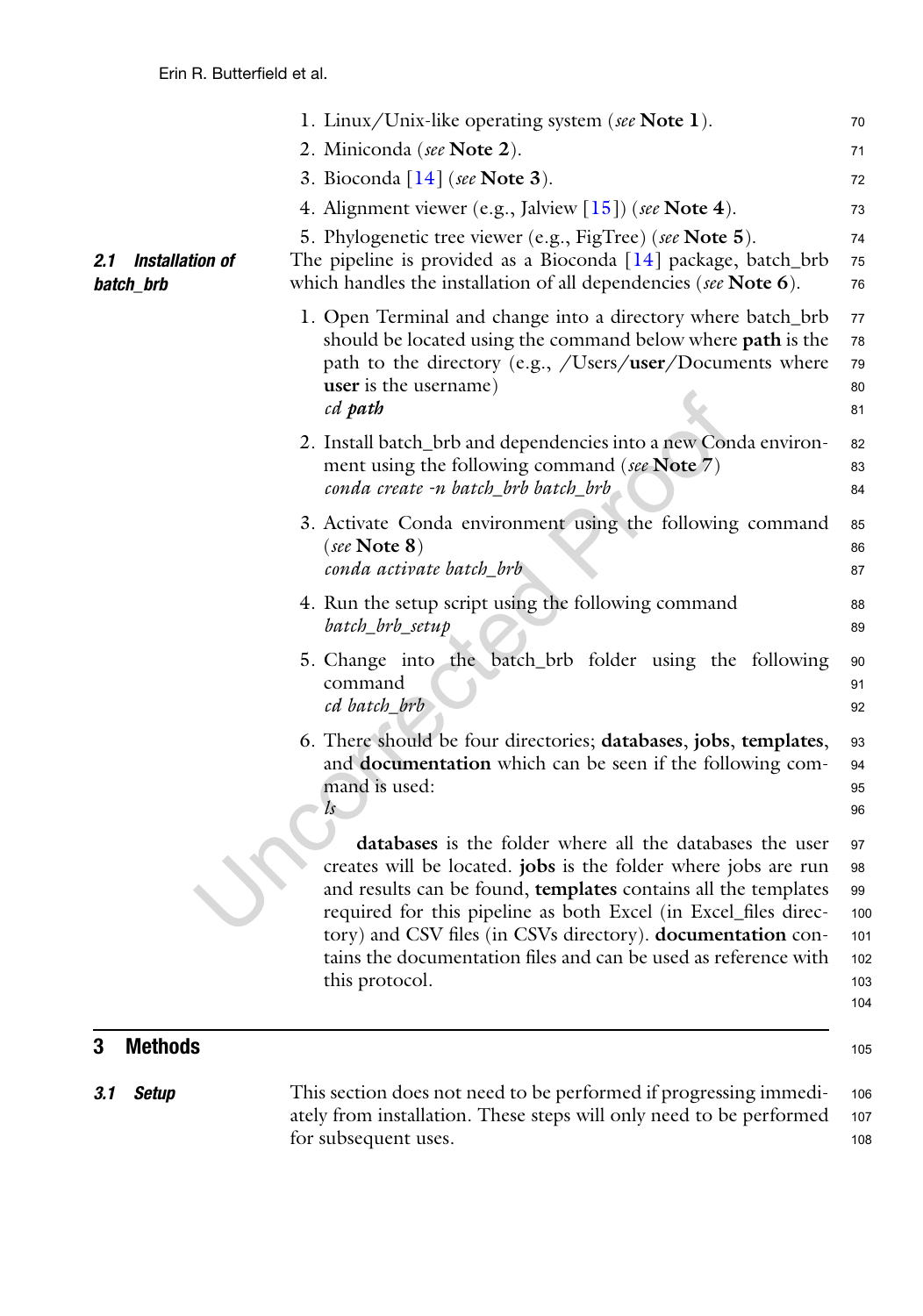<span id="page-4-0"></span>

|                        |                       |     | 1. Open Terminal if not already opened.                                                                                                                                                                                                                                                                                                                                                                                                                                        | 109                      |
|------------------------|-----------------------|-----|--------------------------------------------------------------------------------------------------------------------------------------------------------------------------------------------------------------------------------------------------------------------------------------------------------------------------------------------------------------------------------------------------------------------------------------------------------------------------------|--------------------------|
|                        |                       |     | 2. If the batch_brb environment has not already been activated,<br>activate the batch_brb Conda environment with the following<br>command (see Notes 7 and 8)<br>conda activate batch_brb                                                                                                                                                                                                                                                                                      | 110<br>111<br>112<br>113 |
|                        |                       |     | 3. Change into the batch_brb directory using the below com-<br>mand where <b>path</b> is the path to the batch_brb directory<br>cd path                                                                                                                                                                                                                                                                                                                                        | 114<br>115<br>116<br>117 |
| 3.2                    | <b>Data Selection</b> |     | A phylogenetic analysis requires query sequences, i.e., sequences 118<br>for which ortholog identity is sought and sequence data for the 119<br>organisms the user is interested in. This pipeline requires all organ- 120<br>ism data be of one type, i.e., exclusively protein or nucleotide, 121<br>where nucleotide must be a predicted transcriptome, coding 122<br>sequence (CDS) or transcriptome data. For genome analysis, we 123<br>refer the reader to $[16, 17]$ . | 124                      |
|                        |                       |     | 1. Decide which organisms to include in the analysis (see Note 9).                                                                                                                                                                                                                                                                                                                                                                                                             | 125                      |
|                        |                       |     | 2. Decide which data type to use (see Note 10).                                                                                                                                                                                                                                                                                                                                                                                                                                | 126                      |
|                        |                       |     | 3. Download the fasta file of organism data from a repository 127<br>(e.g., UniProt [18], the National Center for Biotechnology 128<br>Information (NCBI) $[19]$ , Ensembl $[20]$ , EuPathDB $[21]$ , 129<br>Joint Genome Institute (JGI) [22]) (see Notes 11 and 12). 130<br>The user should have one fasta file per organism or strain to 131<br>search.                                                                                                                     | 132                      |
|                        |                       |     | 4. Decompress file if required (see Note 13).                                                                                                                                                                                                                                                                                                                                                                                                                                  | 133<br>134               |
| 3.3<br><b>Database</b> | <b>Create BLAST</b>   |     | To be able to search the organism sequence data, the data needs to<br>first be converted into a BLAST database $[8]$ .                                                                                                                                                                                                                                                                                                                                                         | 135<br>136               |
|                        |                       |     | 1. Place the fasta files for all organisms in the databases folder.                                                                                                                                                                                                                                                                                                                                                                                                            | 137                      |
|                        |                       |     | 2. Fill in the 01_batch_makeblastdb_template.xlsx form located<br>in templates/Excel_files folder.<br>(a) infile: should contain the name of the fasta file (include 140<br>the extension) (see Notes 14 and 15).                                                                                                                                                                                                                                                              | 138<br>139<br>141        |
|                        |                       | (b) | <b>db:</b> can be left blank (this refers to an SQLite3 database 142)<br>used by the software, a specific SQLite3 database can be<br>provided by the user if required, otherwise please leave<br>blank) (see Note $15$ ).                                                                                                                                                                                                                                                      | 143<br>144<br>145        |
|                        |                       | (c) | Save the file as a CSV (see Note 16).                                                                                                                                                                                                                                                                                                                                                                                                                                          | 146                      |
|                        |                       |     | 2. Place the CSV in the databases folder.                                                                                                                                                                                                                                                                                                                                                                                                                                      | 147                      |
|                        |                       |     | 3. Change into the databases folder using the following command<br>cd databases                                                                                                                                                                                                                                                                                                                                                                                                | 148<br>149               |
|                        |                       |     | 4. Run the following command where csv.csv is the name of your<br>csv file with the extension (see Note 17).                                                                                                                                                                                                                                                                                                                                                                   | 150<br>151               |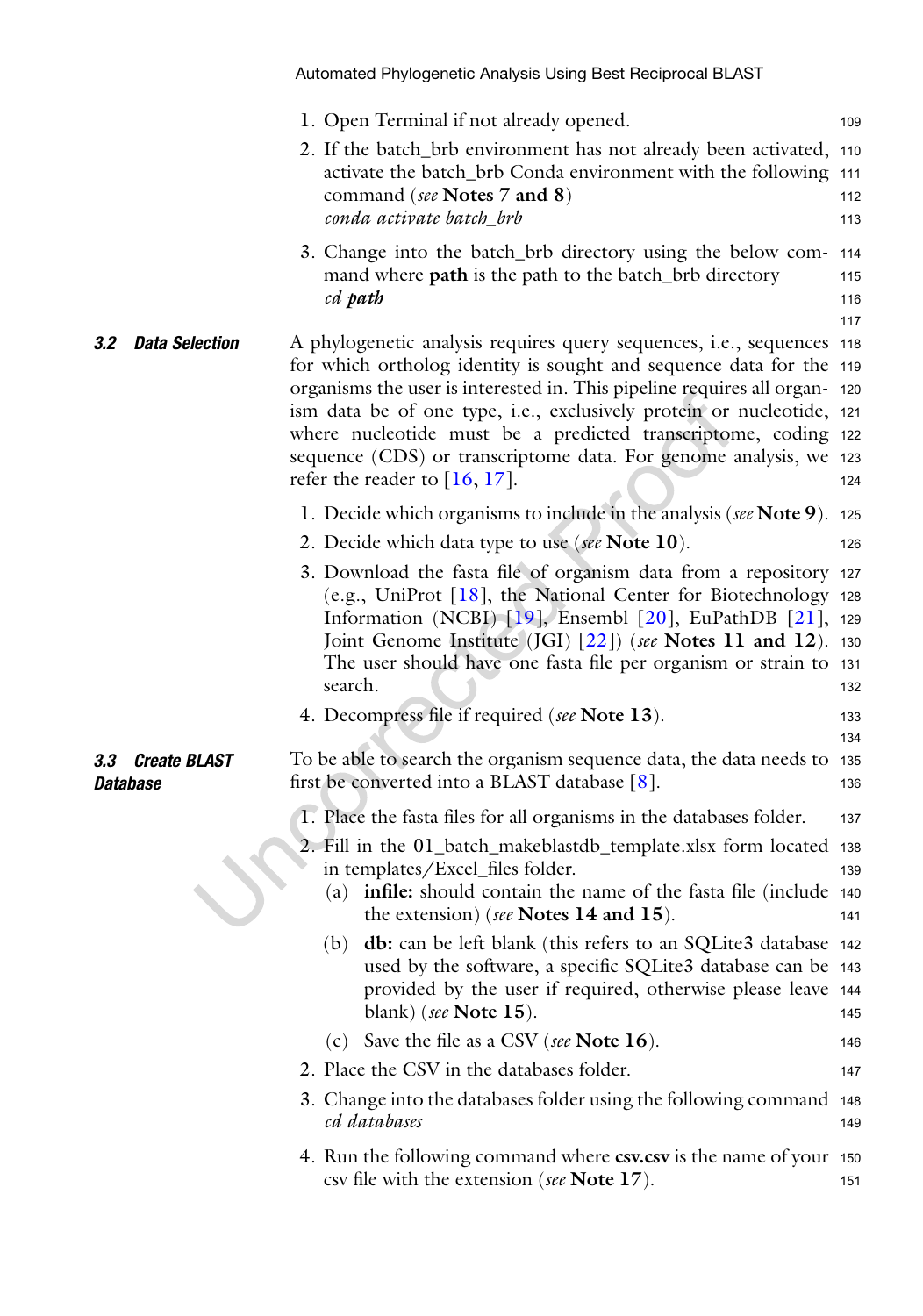<span id="page-5-0"></span>

| t.1 | Table 4.1                                  |
|-----|--------------------------------------------|
|     | Examples of batch makeblastdb file outputs |

| t.2             | <b>Infile</b>      | Data type | <b>Output file</b>                   | <b>Description</b>                                        | How to reference                           |                           |  |  |                           |  |  |  |  |  |  |  |                           |  |
|-----------------|--------------------|-----------|--------------------------------------|-----------------------------------------------------------|--------------------------------------------|---------------------------|--|--|---------------------------|--|--|--|--|--|--|--|---------------------------|--|
|                 | Hsapiens.<br>fasta | Protein   | Hsapiens_database.<br>pdb            | Database files                                            | If_database required:<br>Hsapiens_database |                           |  |  |                           |  |  |  |  |  |  |  |                           |  |
| $\frac{1}{1.3}$ |                    |           | Hsapiens_database.<br>phr            |                                                           | If_database NOT<br>required:<br>Hsapiens   |                           |  |  |                           |  |  |  |  |  |  |  |                           |  |
| t.5             |                    |           |                                      | Hsapiens_database.<br>pin                                 |                                            |                           |  |  |                           |  |  |  |  |  |  |  |                           |  |
| t.6             |                    |           |                                      |                                                           | Hsapiens_database.<br>pog                  |                           |  |  |                           |  |  |  |  |  |  |  |                           |  |
| t.7             |                    |           | Hsapiens_database.<br>pos            |                                                           |                                            |                           |  |  |                           |  |  |  |  |  |  |  |                           |  |
| t.8             |                    |           | Hsapiens_database.<br>pot            |                                                           |                                            |                           |  |  |                           |  |  |  |  |  |  |  |                           |  |
| t.9             |                    |           | Hsapiens_database.<br>psq            |                                                           |                                            |                           |  |  |                           |  |  |  |  |  |  |  |                           |  |
| t.10            |                    |           | Hsapiens_database.<br>ptf            |                                                           |                                            |                           |  |  |                           |  |  |  |  |  |  |  |                           |  |
| t.11            |                    |           | Hsapiens_database.<br>pto            |                                                           |                                            |                           |  |  |                           |  |  |  |  |  |  |  |                           |  |
| t.12            |                    |           | fasta                                | Hsapiens_converted. Input fasta with converted<br>headers |                                            |                           |  |  |                           |  |  |  |  |  |  |  |                           |  |
|                 | Tborreli.<br>fasta |           | Nucleotide Tborreli_database.<br>ndb | Database files                                            | If_database required:<br>Tborreli_database |                           |  |  |                           |  |  |  |  |  |  |  |                           |  |
| $\frac{1}{2}$   |                    |           | Tborreli_database.<br>nhr            |                                                           | If_database NOT<br>required:<br>Tborreli   |                           |  |  |                           |  |  |  |  |  |  |  |                           |  |
| t.15            |                    |           |                                      |                                                           |                                            |                           |  |  | Tborreli_database.<br>nin |  |  |  |  |  |  |  |                           |  |
| t.16            |                    |           |                                      |                                                           |                                            |                           |  |  |                           |  |  |  |  |  |  |  | Tborreli_database.<br>nog |  |
| t.17            |                    |           |                                      |                                                           | Tborreli_database.<br>nor                  |                           |  |  |                           |  |  |  |  |  |  |  |                           |  |
| t.18            |                    |           | Tborreli_database.<br>not            |                                                           |                                            |                           |  |  |                           |  |  |  |  |  |  |  |                           |  |
| t.19            |                    |           | Tborreli_database.<br>nsq            |                                                           |                                            |                           |  |  |                           |  |  |  |  |  |  |  |                           |  |
| t.20            |                    |           |                                      |                                                           |                                            | Tborreli_database.<br>ntf |  |  |                           |  |  |  |  |  |  |  |                           |  |
| t.21            |                    |           |                                      |                                                           |                                            |                           |  |  |                           |  |  |  |  |  |  |  |                           |  |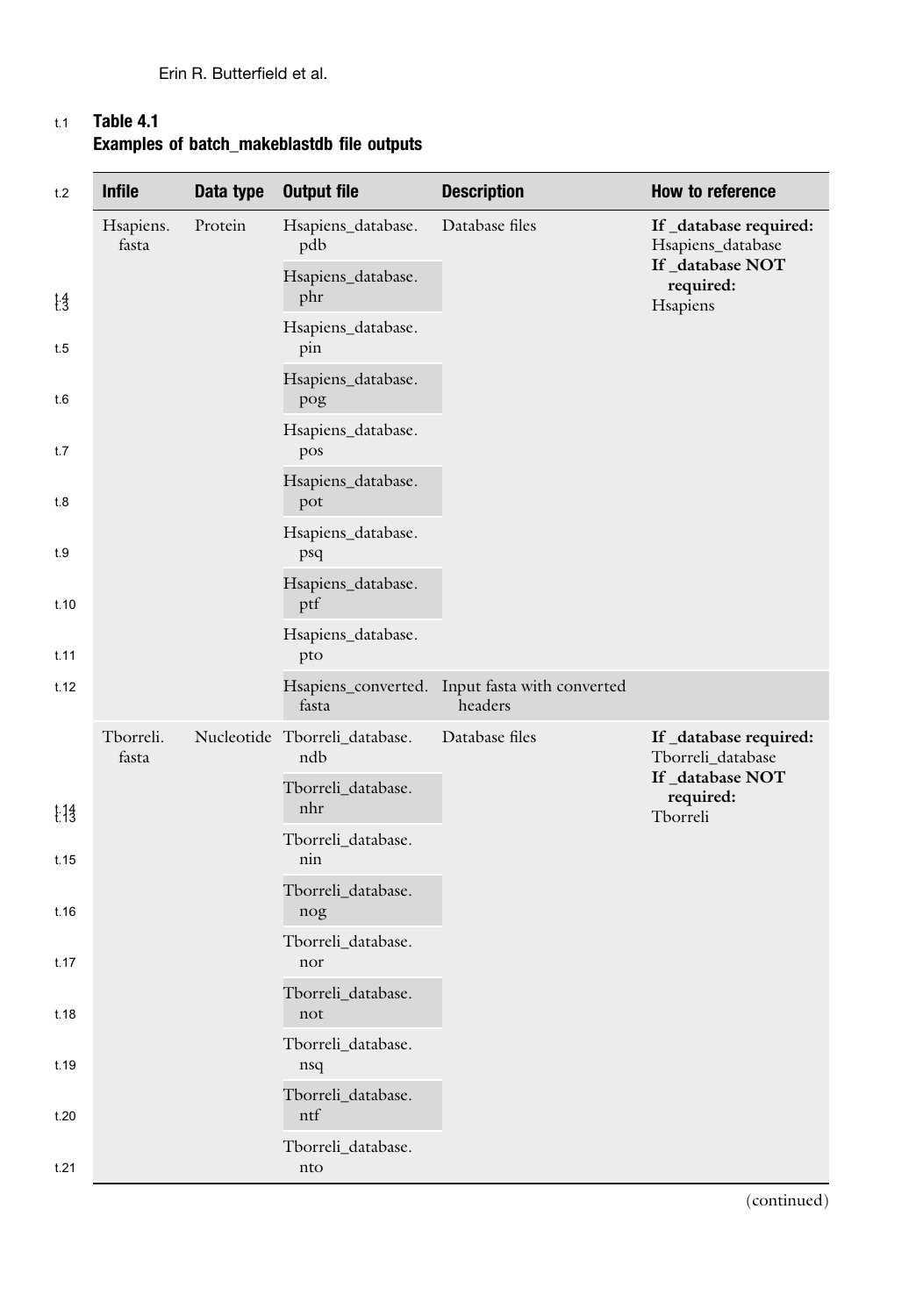<span id="page-6-0"></span>

| <b>Infile</b>   | Data type              | <b>Output file</b>                                     | <b>Description</b>                                                          | How to reference                                                                                                                                                                                                                                                           |
|-----------------|------------------------|--------------------------------------------------------|-----------------------------------------------------------------------------|----------------------------------------------------------------------------------------------------------------------------------------------------------------------------------------------------------------------------------------------------------------------------|
|                 |                        | Tborreli_converted.<br>fasta                           | Input fasta with converted<br>headers                                       |                                                                                                                                                                                                                                                                            |
|                 |                        |                                                        | batch_makeblastdb -csv csv.csv                                              |                                                                                                                                                                                                                                                                            |
|                 |                        |                                                        | which ends _converted.fasta (see Notes 18 and 19).                          | 5. If the batch_makeblastdb command has executed successfully, 153<br>there will be several new files present for each input file which 154<br>end in _database (Table 4.1 for examples) and a single file 155                                                             |
| 3.4<br>Database | <b>Create an Alias</b> |                                                        | (i.e., either all nucleotide or all protein).                               | To simplify searching, all organisms to be searched can be com-158<br>bined into a single alias database. This is a database that can include 159<br>as many organisms as required provided; they are the same datatype 160                                                |
|                 |                        | <b>20 and 21, Table 4.1).</b>                          |                                                                             | 1. Create a plain text file list of the names of all the databases to 162<br>include, include _database in the database name (see Notes 163                                                                                                                                |
|                 |                        | plates/Excel_files folder.<br>(a)<br>(see Note $15$ ). |                                                                             | 2. Fill in the 02_make_aliasdb_template.xlsx located in tem- 165<br><b>dblist_file:</b> Name of text file created in step 1 of this 167<br>section containing the names of all databases to include 168<br>in the alias database (include the file extension (i.e., .txt)) |
|                 |                        | (b)                                                    | data is protein or nucleotide, respectively.                                | <b>dbtype:</b> Either prot or nucl depending on whether the 171                                                                                                                                                                                                            |
|                 |                        | (c)                                                    | base—it is not the name of the new database.                                | title: A title describing the database (can include spaces), 173<br>this is used for reference and information about the data-174                                                                                                                                          |
|                 |                        | (d)                                                    | for later steps) (see Note 15).                                             | output: A name for the database (This is what will be used 176                                                                                                                                                                                                             |
|                 |                        | (e)                                                    | blank if left blank in Subheading 3.3.                                      | <b>SQLite3_db:</b> The name of the SQLite3 database—leave                                                                                                                                                                                                                  |
|                 |                        |                                                        | (f) Save the file as a CSV (see Note $16$ ).                                |                                                                                                                                                                                                                                                                            |
|                 |                        | databases folder.                                      |                                                                             | 3. Place the plain text file created in step 1 and the CSV file in the 181                                                                                                                                                                                                 |
|                 |                        |                                                        | CSV file with the extension (see Note 22).<br>aliasdb_pipeline -csv csv.csv | 4. Run the following command where csv.csv is the name of the 183                                                                                                                                                                                                          |
|                 |                        |                                                        |                                                                             | 5. Successful completion of this pipeline will result in the creation 186<br>of a new file called either <b>out.pal</b> or <b>out.nal</b> depending on 187                                                                                                                 |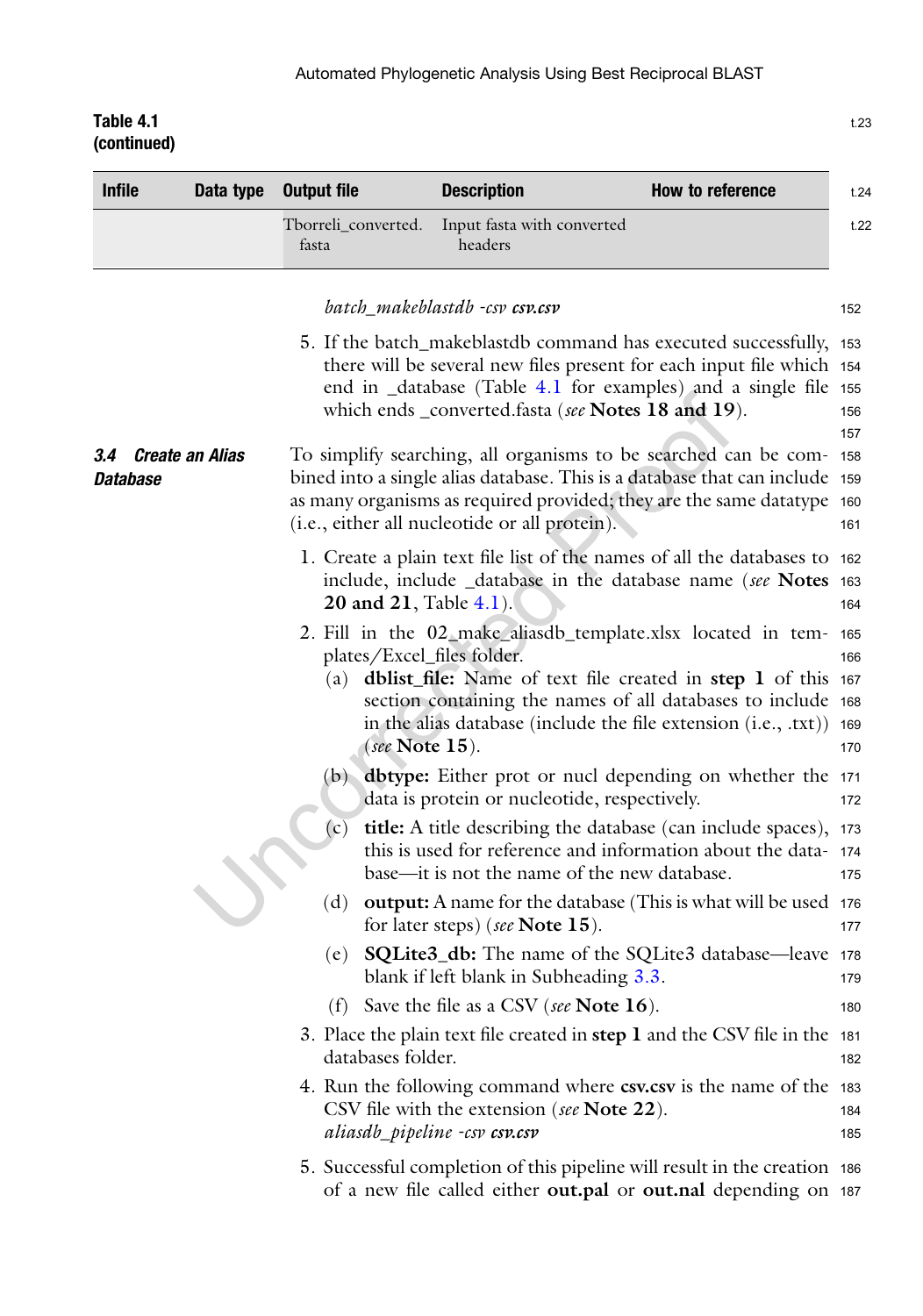whether the file is protein or nucleotide data, respectively, <sup>188</sup> where out is the name of the alias database from step 2d (see 189 Note 23). 190

the results of the accession retrieve. The input fasta file from <sup>230</sup>

191

<span id="page-7-0"></span>

| 3.5 Retrieve<br><b>Accessions</b> | batch_brb adds a unique file identifier to all accessions during the<br>creation of the BLAST database $\lceil 8 \rceil$ in Subheading 3.3 which are<br>stored in the SQLite3 database. In order to use batch_brb, the<br>specific user accessions need to be retrieved from the SQLite3<br>database.                               | 192<br>193<br>194<br>195<br>196 |
|-----------------------------------|-------------------------------------------------------------------------------------------------------------------------------------------------------------------------------------------------------------------------------------------------------------------------------------------------------------------------------------|---------------------------------|
|                                   | 1. Create a fasta file which contains all the sequences of interest to<br>retrieve from the same organism.                                                                                                                                                                                                                          | 197<br>198                      |
|                                   | 2. Fill in the 03_accession_retrieve_template.xlsx located in the<br>templates/Excel_files folder.<br>(a) Fasta_file: Name of the fasta file created in step 1 of this<br>section (include extension) (see Note 15).                                                                                                                | 199<br>200<br>201<br>202        |
|                                   | (b) job_name: Provide a name for the job (see Note 15).                                                                                                                                                                                                                                                                             | 203                             |
|                                   | <b>BLAST_database_name:</b> Name of the BLAST database<br>(c)<br>[8] to retrieve the accessions from (do not include _data-<br>base in the name (Table $4.1$ )—this will be automatically<br>added as part of the workflow), this should be an organism<br>database created in Subheading 3.3.                                      | 204<br>205<br>206<br>207<br>208 |
|                                   | <b>SQLite3_db:</b> The name of the SQLite3 database—leave<br>(d)<br>blank if left blank in Subheading 3.3.                                                                                                                                                                                                                          | 209<br>210                      |
|                                   | Evalue: An Evalue cut-off to use for BLAST [8]<br>(e)<br>(Optional argument, default value $= 0.1$ ) (see Note 24).                                                                                                                                                                                                                 | 211<br>212                      |
|                                   | (f) <b>max:</b> Maximum number of sequences to retrieve for<br>BLAST [8] (Optional argument, default value $= 5$ ) (see<br><b>Note 24</b> ).                                                                                                                                                                                        | 213<br>214<br>215               |
|                                   | (g) num_threads: Number of cores to use for BLAST [8]<br>(Optional argument, default value $=$ 4) (see Note 24).                                                                                                                                                                                                                    | 216<br>217                      |
|                                   | (h) Save the file as a CSV (see Note $16$ ).                                                                                                                                                                                                                                                                                        | 218                             |
|                                   | 3. Place the fasta file and the CSV file into the jobs folder.                                                                                                                                                                                                                                                                      | 219                             |
|                                   | 4. Within terminal change into the jobs folder:<br>$cd$ /jobs                                                                                                                                                                                                                                                                       | 220<br>221                      |
|                                   | 5. Run the following command where csv.csv is the name of your<br>csv file with the extension (see Note 24).<br>accession_retrieve -csv csv.csv                                                                                                                                                                                     | 222<br>223<br>224               |
|                                   | 6. Once the pipeline is completed, within the jobs folder should<br>be a new folder labeled timestamp_job_name, where time-<br>stamp is the time the pipeline was run and job_name is the<br>name specified in step 2b of this section. Within the folder will<br>be a file labeled job_name_accessions.csv, this file will contain | 225<br>226<br>227<br>228<br>229 |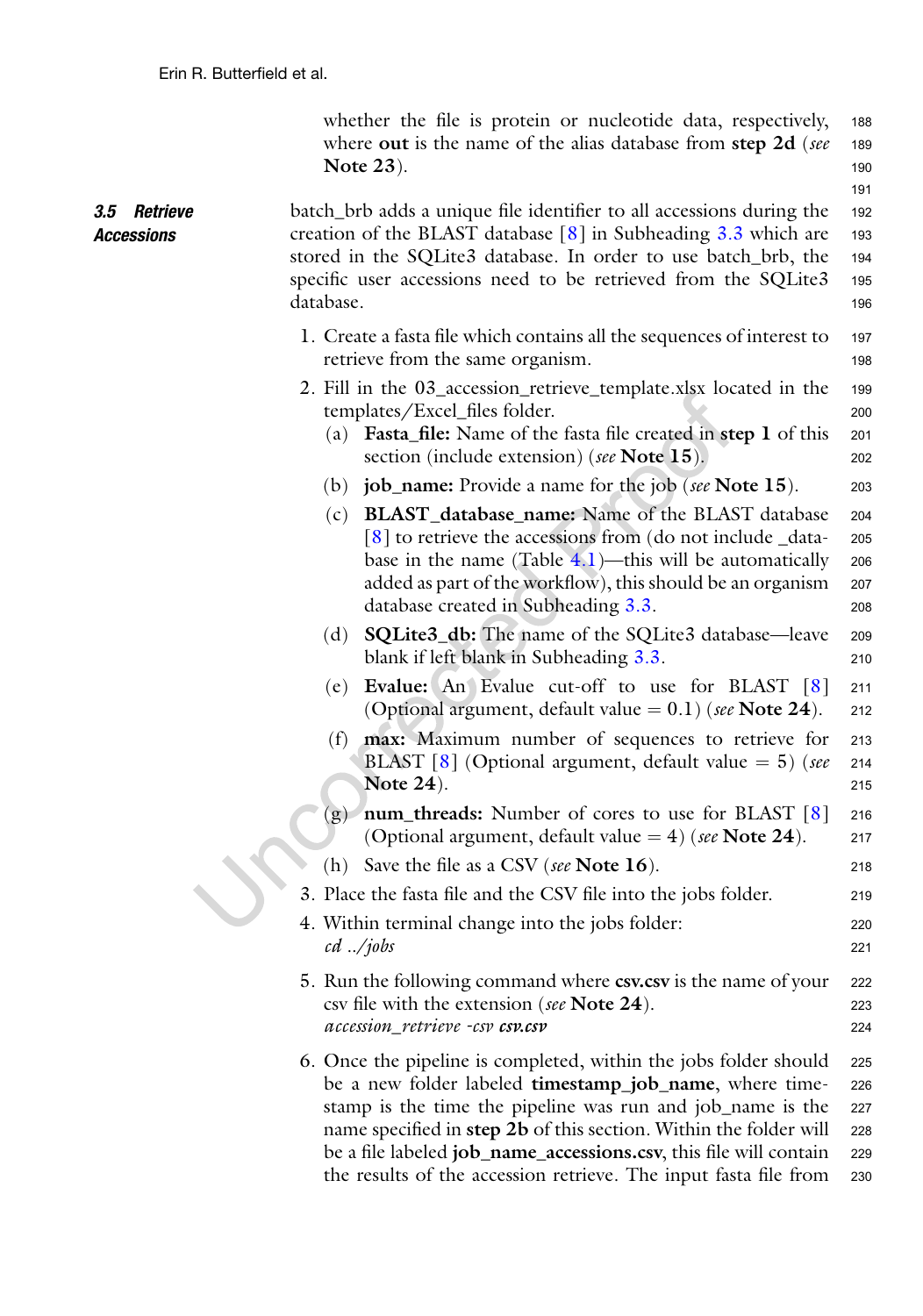step 1 will also be located in this folder. If the pipeline was <sup>231</sup> unable to retrieve the relevant accessions, there will be a file <sup>232</sup> labeled job\_name\_missing\_BLAST\_default.txt which con- <sup>233</sup> tains the BLAST [\[8\]](#page-21-8) results in the default format (similar to <sup>234</sup> online BLAST [[8\]](#page-21-8)) of the missing accessions. These results are <sup>235</sup> also present in the job\_name\_missing\_BLAST.txt file in the <sup>236</sup> tabular format from BLAST  $[8]$  $[8]$  (see Notes 25 and 26). 237

238

- 1. Create a plain text file and list all accessions of interest from the <sup>239</sup> same organism retrieved in the previous section (each organism <sup>240</sup> needs their own text file) (*see* **Notes 27 and 28**). 241
	- 2. Fill in the 04\_orthology\_pipeline\_form\_template.xlsx form <sup>242</sup> located in the templates/Excel\_files folder. 243
		- (a) **Job\_name:** provide a name for the job (see Note  $15$ ). 244
		- (b) Accession\_list: name of the text file that contains your <sup>245</sup> list of accessions (include the extension) (see Note 15). 246
		- (c) FB\_database: the name of the database to search—usu- <sup>247</sup> ally the alias database created in Subheading [3.4](#page-6-0). Do not <sup>248</sup> include the database extension (e.g., do not include .pal <sup>249</sup> or .nal if a protein or nucleotide alias database) (see Note <sup>250</sup> **29**). 251
		- (d) RB\_database: the name of the database the queries are <sup>252</sup> from (this should only contain a single organism), do not <sup>253</sup> include \_database in the name (Table [4.1](#page-5-0)). <sup>254</sup>
		- (e) Evalue: An Evalue cut-off to use for BLAST (Optional <sup>255</sup> argument, default value  $= 0.1$ ). 256
		- (f) Hits: Number of hits per organism per query to use for <sup>257</sup> the orthology calculation, e.g., a value of 5 would mean <sup>258</sup> the top 5 hits per organism per query are tested for <sup>259</sup> orthology (see Note 30). 260
		- (g) Coverage: The percentage of coverage of the query <sup>261</sup> sequence, used for orthology calculation and is an integer <sup>262</sup>  $(see Note 31).$
		- (h) SQLite3\_db: The name of the SQLite3 database—leave <sup>264</sup> blank if left blank in Subheading [3.3](#page-4-0).
		- (i) **Num\_threads:** Number of cores to use for BLAST  $\lceil 8 \rceil$  $\lceil 8 \rceil$  $\lceil 8 \rceil$  266 (Optional argument, default value  $= 4$ ). 267
		- (j) **Max:** The total number of hits per query that  $BLAST [8]$  $BLAST [8]$  $BLAST [8]$  268 will retrieve (Optional argument, default  $= 150$ ) (see 269 Note 32). 270
		- (k) Trees  $(y/n)$ : Optional argument, default = n. y will 271 launch the fasttree\_pipeline and generate trees for all <sup>272</sup> the queries submitted in the accession list provided <sup>273</sup> more than three putative orthologs are identified. 274

#### <span id="page-8-0"></span>3.6 Identify Putative **Orthologs**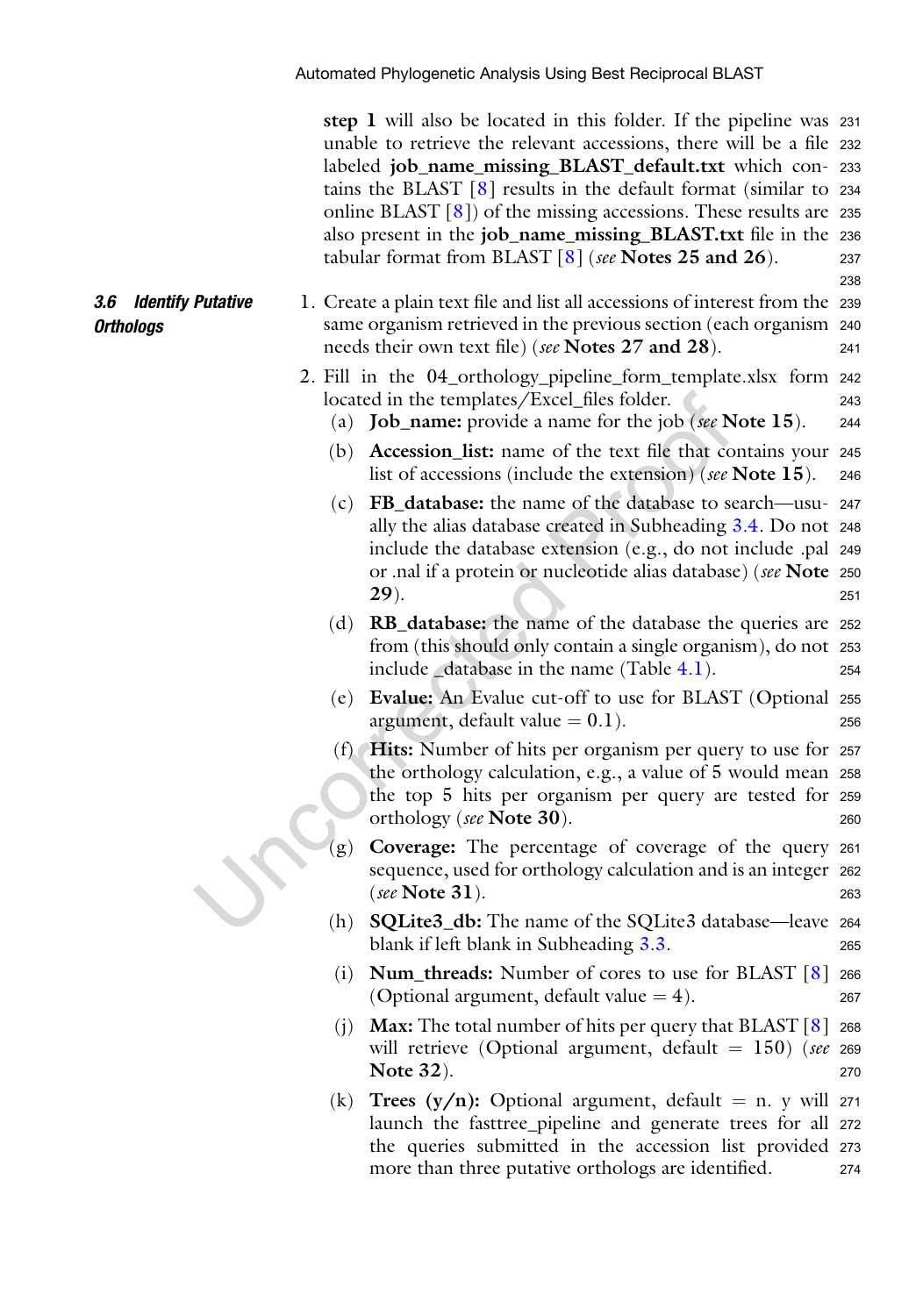- (l) Frequency: Editing frequency for the fasttree\_pipeline. <sup>275</sup> Optional argument, default  $= 0.25$ . A value of 0.25 276 enables gaps to be present in 25% of sequences at a 277 enables gaps to be present in 25% of sequences at a given residue. If this value or the trees or model fields <sup>278</sup> are completed, the fasttree pipeline will be performed. 279 This field can be left blank (but if the trees and model <sup>280</sup> fields are blank as well, no trees will be calculated) (see <sup>281</sup> Note 33). 282
- (m) Model: model to use for phylogenetic analysis. Optional <sup>283</sup> argument, default is JTT  $[23]$  for protein and Jukes- 284 Cantor (JC)  $\lceil 24 \rceil$  $\lceil 24 \rceil$  $\lceil 24 \rceil$  for nucleotide. Ig  $\lceil 25 \rceil$  or wag  $\lceil 26 \rceil$  $\lceil 26 \rceil$  $\lceil 26 \rceil$  285 can be specified for protein and gtr can be specified for <sup>286</sup> nucleotide  $\lceil 13 \rceil$  (see Note 34).
- (n) Save the file as a CSV (see Note  $16$ ). 288
- 3. Transfer the text file and the CSV file into the jobs folder. <sup>289</sup>
- 4. Run the following command where csv.csv is the name of the <sup>290</sup> CSV file with the extension (*see* Note 35). orthology\_pipeline -csv csv.csv <sup>292</sup>
- 5. If the pipeline completes successfully, a folder will be located in <sup>293</sup> jobs labeled timestamp\_job\_name where job\_name is the job <sup>294</sup> name provided in step 2a. Within the folder will be a file <sup>295</sup> labeled job\_name\_orthologs.csv, this contains the predicted <sup>296</sup> ortholog results where the first column contains the initial <sup>297</sup> query accessions and each subsequent column contains the <sup>298</sup> results for each organism in the search database. Within the <sup>299</sup> folder **intermediary\_files** are all the results produced through 300 the pipeline, e.g., the first  $BLAST [8]$  $BLAST [8]$  results, etc. An additional 301 folder labeled Trees will contain all the files produced from the 302 fasttree\_pipeline if this has been selected. Within this folder will 303 be a folder for each initial query accession. Within these will be 304 accession\_aln.fasta (aligned fasta file), accession\_edited.fasta <sup>305</sup> (edited aligned fasta file), accession\_single.fasta (unaligned <sup>306</sup> fasta file with duplicate sequences removed), accession\_tree 307 (tree file), accession.fasta (unaligned fasta file, may contain <sup>308</sup> duplicate sequences), and accession.txt (accession list of puta- <sup>309</sup> tive orthologs) (see **Note 36**). 310

311

<span id="page-9-0"></span>**3.7 Genome Walk** When analyzing divergent sequences, it is not always possible to 312 detect orthologs across the eukaryotic tree as the high divergence 313 can eliminate detection. However, it is often possible to "Genome <sup>314</sup> walk" across the tree, i.e., take ortholog predictions from a closer 315 relative and use these as queries for ortholog prediction. Multiple <sup>316</sup> rounds of this can enable ortholog detection across the eukaryotic 317 tree. 318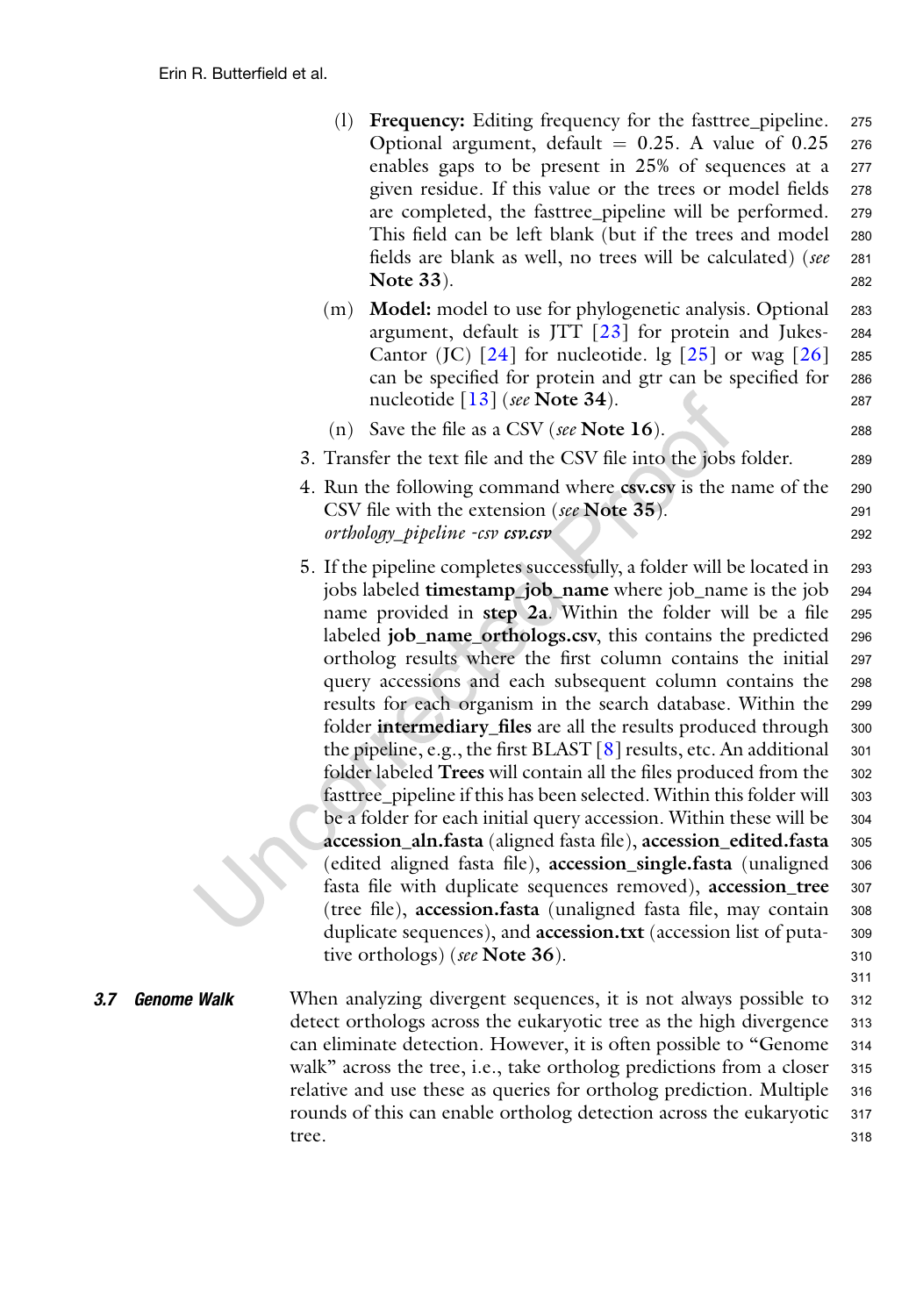|                  | 1. Choose another organism to use as queries in ortholog 319<br>prediction.                                                                                                                                                                                                                                   | 320        |
|------------------|---------------------------------------------------------------------------------------------------------------------------------------------------------------------------------------------------------------------------------------------------------------------------------------------------------------|------------|
|                  | 2. Copy all the accessions for this organism into a plain text file 321<br>ensuring each accession is on a new line and remove any com- 322<br>mas $(\lq, \lq)$ .                                                                                                                                             | 323        |
|                  | 3. Save the file.                                                                                                                                                                                                                                                                                             | 324        |
|                  | 4. Fill in the 04_orthology_pipeline_form_template.xlsx located<br>in the templates/Excel_files folder as described in Subheading 326<br>3.6.                                                                                                                                                                 | 325<br>327 |
|                  | 5. Save the file as a CSV (see Note 16).                                                                                                                                                                                                                                                                      | 328        |
|                  | 6. Transfer the text file and the CSV file into the jobs folder.                                                                                                                                                                                                                                              | 329        |
|                  | 7. Run the following command where csv.csv is the name of the 330<br>csv file with the extension.<br>orthology_pipeline -csv csv.csv                                                                                                                                                                          | 331<br>332 |
|                  | 8. Once completed, transfer the new orthology results CSV 333<br>(orthology results from step 7 of this section) and the original 334<br>orthology results CSV (orthology results from step 4 of Sub-335<br>heading $3.6$ ) into the jobs folder.                                                             | 336        |
|                  | 9. Run the following command where in1 is the original orthol- 337<br>ogy results (step $4$ of Subheading $3.6$ ), in 2 is the new orthol- 338<br>ogy results (step $7$ of this Subheading $3.7$ ) and output is the 339<br>name of the merged file to produce (see Note 37).<br>merge_results in1 in2 output | 340<br>341 |
|                  | 10. Successful completion of the merge_results script will result in 342<br>the creation of a file labeled output.csv (where output is what 343<br>was specified in step 9) which will contain the merged results. 344<br>This can be used for further rounds of genome walking if 345<br>required.           | 346        |
|                  | 11. Repeat steps 1–9 as many times as required but use the merged 347<br>file from step $10$ as in l when performing the merge step in $348$<br>step 9.                                                                                                                                                       | 349        |
| 3.8 Phylogenetic | Phylogenetic trees are used to validate orthology predictions. There 351                                                                                                                                                                                                                                      | 350        |
| <b>Trees</b>     | are many different algorithms for phylogenetic analysis. For high- 352                                                                                                                                                                                                                                        |            |
|                  | throughput analysis, this pipeline utilizes FastTree due to its robust 353<br>predictions and low computational time $[13, 27]$ . However, under 354                                                                                                                                                          |            |
|                  | some conditions FastTree can be less accurate than other phyloge- 355                                                                                                                                                                                                                                         |            |
|                  | netic algorithms $[13, 27, 28]$ which is why additional phylogenetic 356                                                                                                                                                                                                                                      |            |
|                  | analyses are performed when finalizing results.                                                                                                                                                                                                                                                               | 357        |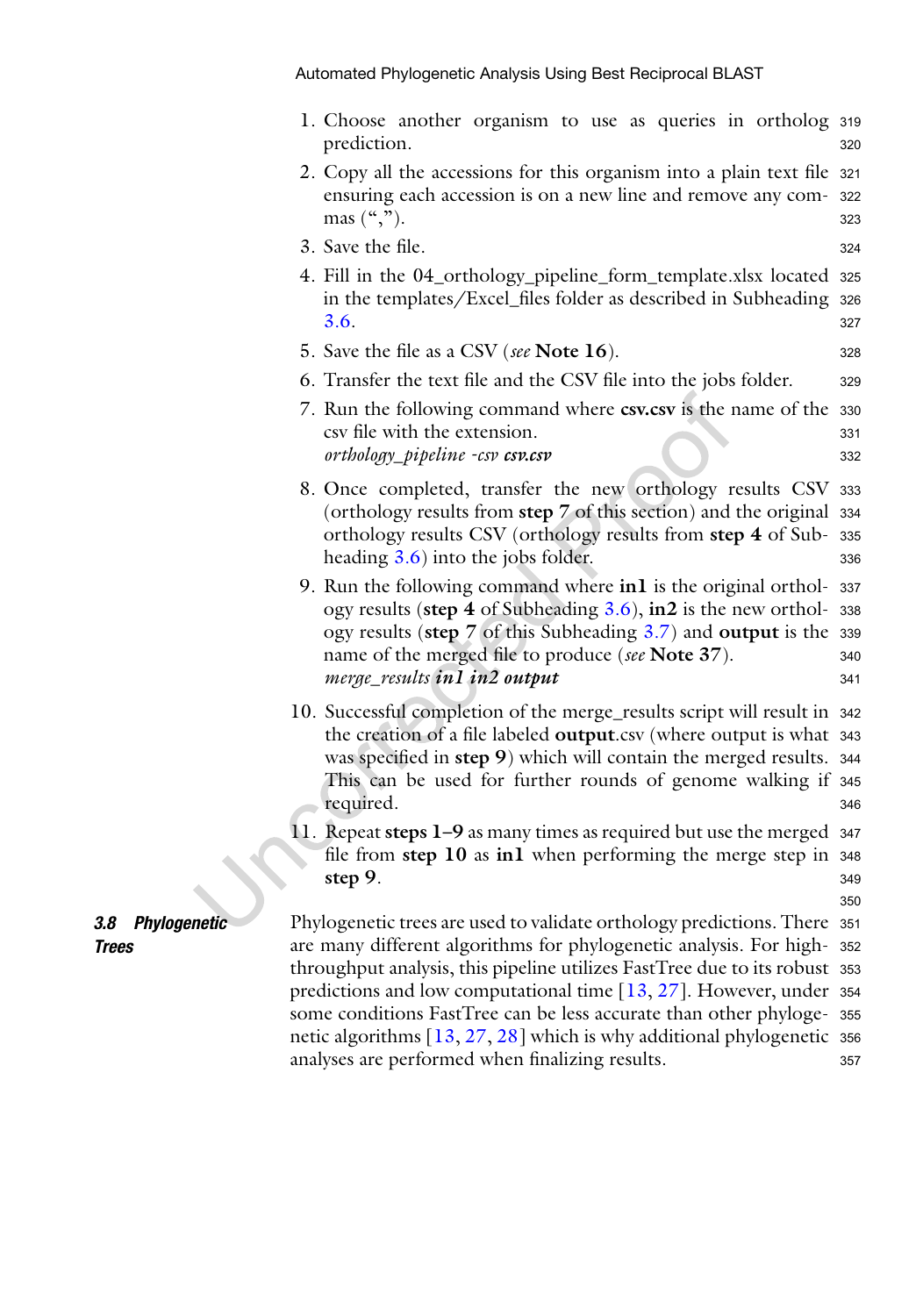|     |                        | 1. Within the jobs folder run the following command to make a<br>new directory where <b>name</b> is the name of the directory to<br>create.<br>mkdir name                                                                                     | 358<br>359<br>360<br>361        |
|-----|------------------------|-----------------------------------------------------------------------------------------------------------------------------------------------------------------------------------------------------------------------------------------------|---------------------------------|
|     |                        | 2. Use the following command to change into the new directory<br>where <b>name</b> is the name of the new directory.<br>cd name                                                                                                               | 362<br>363<br>364               |
|     |                        | 3. Move the merged orthology results CSV file created in step 10<br>of Subheading 3.7 into the new directory.                                                                                                                                 | 365<br>366                      |
|     |                        | 4. Run the following command where alias_db is the name of the<br>alias database used for orthology searching and csv.csv is the<br>name of the CSV from step 3 (see Notes 35 (end), 38–41)<br>fasttree_pipeline -db alias_db -csv csv.csv    | 367<br>368<br>369<br>370        |
|     |                        | 5. Successful completion of the fasttree_pipeline will result in a<br>directory for each query being created. For a description of the<br>files within each of these directories, see Subheading 3.6 step 5<br>$(end)$ (see Note 42).         | 371<br>372<br>373<br>374<br>375 |
| 3.9 | <b>Analyze Results</b> | 1. Open the _tree file in a tree viewer such as FigTree.                                                                                                                                                                                      | 376                             |
|     |                        | 2. If the tree contains an outgroup, route the tree on the out-<br>group, if not root the tree on the midpoint (see Note 43). In<br>FigTree: For outgroup, select outgroup branch $>$ Reroot, For<br>midpoint, $Trees > Root tree > Midpoint$ | 377<br>378<br>379<br>380        |
|     |                        | 3. Show the local support values. In FigTree: Node Labels ><br>Display: label                                                                                                                                                                 | 381<br>382                      |
|     |                        | 4. When analyzing the tree:<br>(a) Look at the node support values (see Note $44$ ).                                                                                                                                                          | 383<br>384                      |
|     |                        | How does the topology compare to the species tree? (see<br>(b)<br>Fig. $4.3a-d$ and Note $45$ )                                                                                                                                               | 385AU1<br>386                   |
|     |                        | Is long branch attraction present? (see Fig. 4.3e and Note<br>(c)<br>46)                                                                                                                                                                      | 387<br>388                      |
|     |                        | Compare the tree to the alignment. Is there anything in<br>(d)<br>the alignment which could explain discrepancies in the<br>tree? (see Note 47)                                                                                               | 389<br>390<br>391               |
|     |                        | 5. Open the _aln.fasta and _edited.fasta files in an alignment<br>viewer such as Jalview $[15]$ .                                                                                                                                             | 392<br>393                      |
|     |                        | 6. Color the residues to show conservation. In Jalview $[15]$ :<br>Color > Clustalx                                                                                                                                                           | 394<br>395                      |
|     |                        | 7. When analyzing the alignment:                                                                                                                                                                                                              | 396                             |
|     |                        | (a) Is the conservation strong or poor? (see Note $48$ )                                                                                                                                                                                      | 397                             |
|     |                        | (b) Does the conservation cover the sequence or is it<br>restricted to a domain region only?                                                                                                                                                  | 398<br>399                      |
|     |                        |                                                                                                                                                                                                                                               |                                 |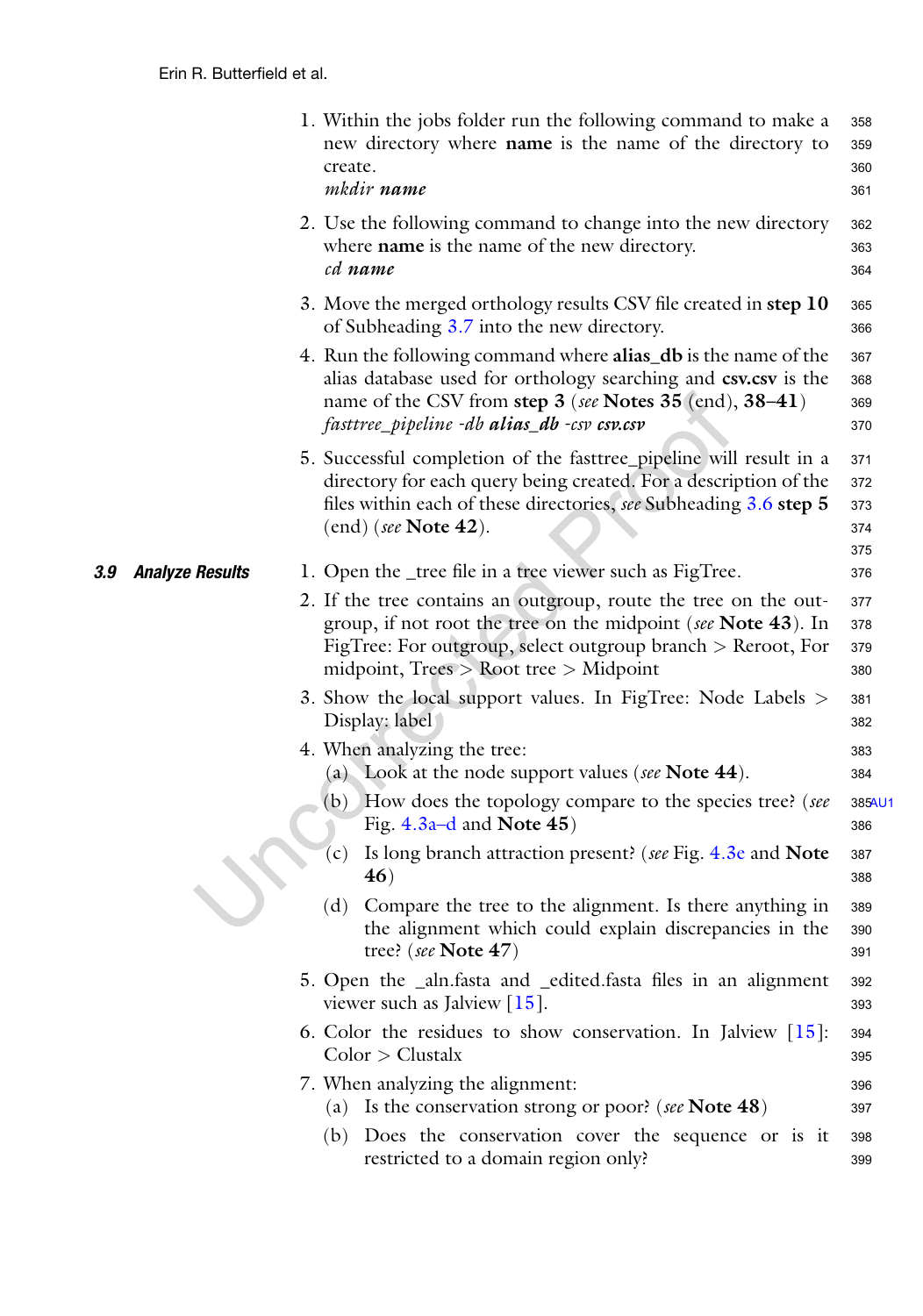<span id="page-12-0"></span>

Fig. 4.3 Examples of phylogenetic trees. (a) Represents the species tree and is labeled to show the different components of a phylogenetic tree. (b) An example of rotation of branches within nodes which does not change the tree topology, while they look different, Tree A and Tree B are the same. (c) Rearrangement of branches, species "e" now groups with the outgroup "a". (d) An example of the presence of paralogs in the same tree. (e) Species "a" is an example of a long branch

- (c) How does the edited alignment compare to the unedited <sup>400</sup> alignment? Is there still good representation of the entire <sup>401</sup> [AU2](#page-0-1) protein, or has the alignment been trimmed to a specific <sup>402</sup> domain only? 403
- (d) Investigate any sequences which are significantly shorter <sup>404</sup> than the rest of the alignment in the edited alignment (see 405) Note  $49$ ).  $406$
- 8. If sequences need to be removed from the alignment, the tree <sup>407</sup> will need to be recomputed. 408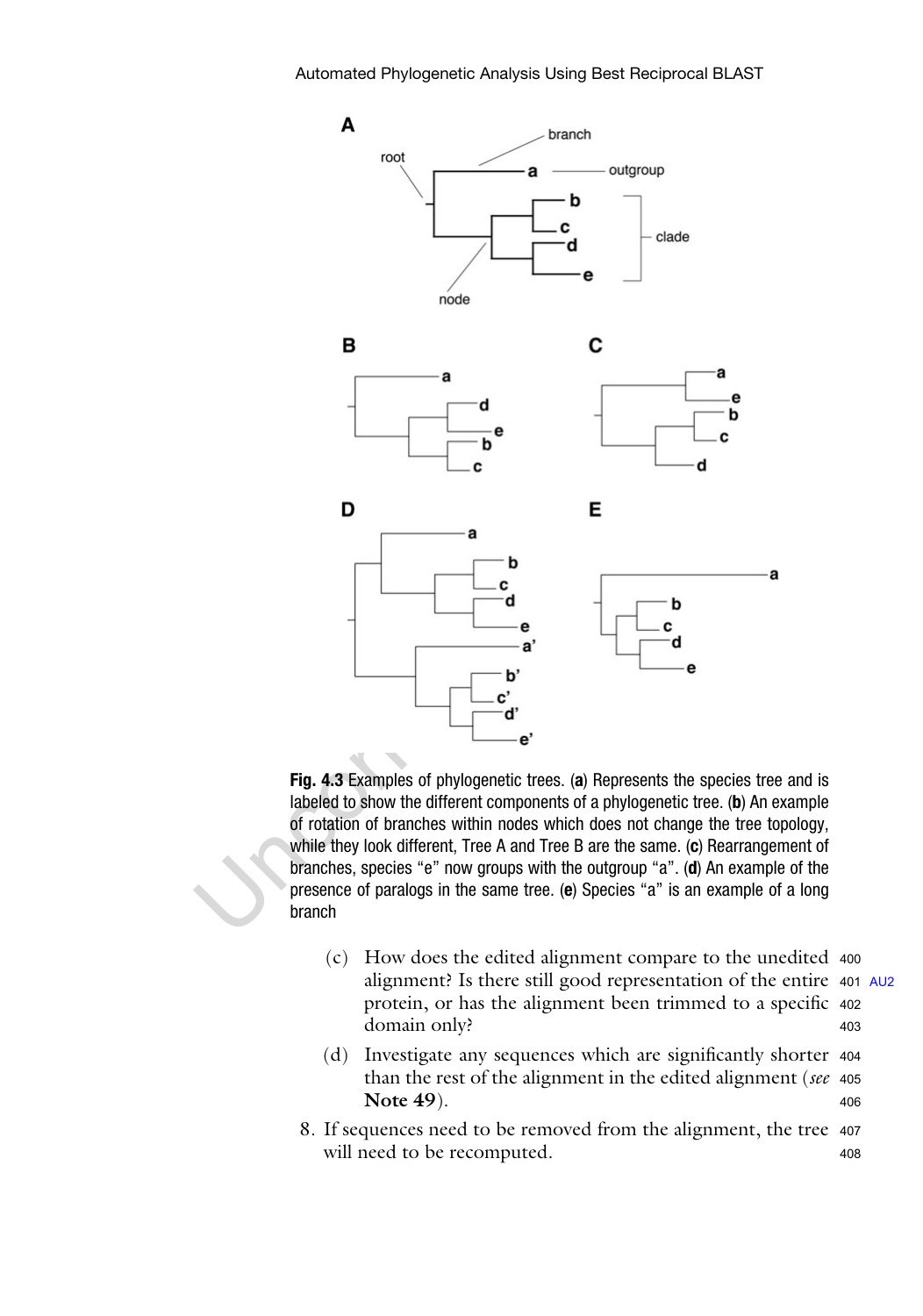|                                              |            | (a) Remove required sequences from the unaligned fasta files<br>and save.                                                                                                                                                                                                                                                                                                                                                                                                                                                                                                                                                                                                                                                                                                                                                                                                                                                                                                                                                                    | 409<br>410               |
|----------------------------------------------|------------|----------------------------------------------------------------------------------------------------------------------------------------------------------------------------------------------------------------------------------------------------------------------------------------------------------------------------------------------------------------------------------------------------------------------------------------------------------------------------------------------------------------------------------------------------------------------------------------------------------------------------------------------------------------------------------------------------------------------------------------------------------------------------------------------------------------------------------------------------------------------------------------------------------------------------------------------------------------------------------------------------------------------------------------------|--------------------------|
|                                              | (b)        | Within the jobs folder run the following command to<br>make a new directory where name is the name of the<br>directory to create<br>mkdir name                                                                                                                                                                                                                                                                                                                                                                                                                                                                                                                                                                                                                                                                                                                                                                                                                                                                                               | 411<br>412<br>413<br>414 |
|                                              | (c)        | Use the following command to change into the new<br>directory where name is the name of the new directory.<br>cd name                                                                                                                                                                                                                                                                                                                                                                                                                                                                                                                                                                                                                                                                                                                                                                                                                                                                                                                        | 415<br>416<br>417        |
|                                              | (d)        | Move the new unaligned fasta files into the new directory                                                                                                                                                                                                                                                                                                                                                                                                                                                                                                                                                                                                                                                                                                                                                                                                                                                                                                                                                                                    | 418                      |
|                                              | (e)        | Run the following command (see Notes 38–41).<br>fasttree_pipeline                                                                                                                                                                                                                                                                                                                                                                                                                                                                                                                                                                                                                                                                                                                                                                                                                                                                                                                                                                            | 419<br>420               |
|                                              |            | 9. Repeat steps $1-8$ as many times as required until the user is<br>satisfied; no false hits are present.                                                                                                                                                                                                                                                                                                                                                                                                                                                                                                                                                                                                                                                                                                                                                                                                                                                                                                                                   | 421<br>422<br>423        |
| 3.10 Finalize and<br><b>Validate Results</b> | orthologs. | Orthology results should be validated through multiple methods 424<br>where possible to increase confidence. At the very least results 425<br>should be submitted to other phylogenetic algorithms, e.g., 426<br>PhyML $[29]$ and MrBayes $[30]$ . It is also useful to compare domain 427<br>predictions and domain organization between candidate orthologs. 428<br>For proteins performing the same function, it would be expected 429 AU3<br>that they have the same (or highly similar) domain predictions and 430<br>organizations: however, divergence can sometimes lead to a failure 431<br>to predict a domain. Domain predictions can also be useful for 432<br>identifying gain or loss of features. It is also useful to compare 433<br>orthogonal data, e.g., localization of different orthologs (ideally 434<br>experimentally confirmed rather than predicted). Orthogonal 435<br>approaches for validation can increase confidence in functional 436<br>orthology results particularly if conservation is poor between 437 | 438<br>439               |
| <b>Notes</b>                                 |            |                                                                                                                                                                                                                                                                                                                                                                                                                                                                                                                                                                                                                                                                                                                                                                                                                                                                                                                                                                                                                                              | 440                      |
|                                              | Linux 7.   | 1. This pipeline has been tested on MacOS Mojave 10.14.3, 441<br>MacOS Catalina 10.15.7, CentOS 6 and Red Hat Enterprise 442                                                                                                                                                                                                                                                                                                                                                                                                                                                                                                                                                                                                                                                                                                                                                                                                                                                                                                                 | 443                      |
|                                              |            | 2. Miniconda can be downloaded from Anaconda: https://docs.<br>conda.io/en/latest/miniconda.html                                                                                                                                                                                                                                                                                                                                                                                                                                                                                                                                                                                                                                                                                                                                                                                                                                                                                                                                             | 444<br>445               |
|                                              |            | 3. Bioconda $[14]$ installation instructions can be found here: 446<br>https://bioconda.github.io/user/install.html<br>If Miniconda is already installed, then only the channels 448<br>should need to be setup.                                                                                                                                                                                                                                                                                                                                                                                                                                                                                                                                                                                                                                                                                                                                                                                                                             | 447<br>449               |

4. Jalview [[15](#page-21-13)] can be downloaded from: [http://www.jalview.](http://www.jalview.org/getdown/release/) <sup>450</sup> [org/getdown/release/](http://www.jalview.org/getdown/release/) or installed using Bioconda [\[14\]](#page-21-12). <sup>451</sup>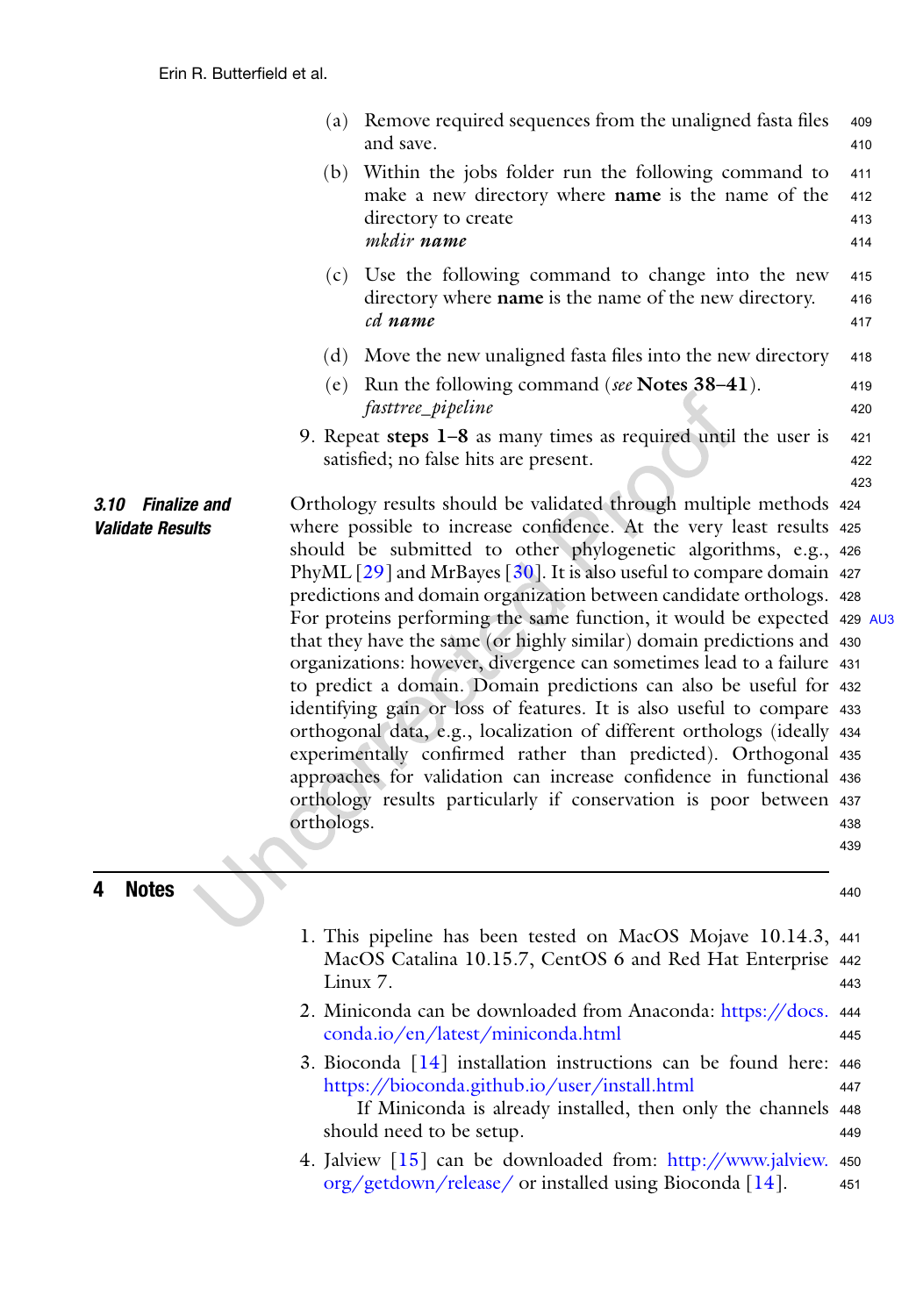- 5. FigTree can be downloaded from: [https://github.com/](https://github.com/rambaut/figtree/releases) <sup>452</sup> [rambaut/figtree/releases](https://github.com/rambaut/figtree/releases) or installed using Bioconda [\[14](#page-21-12)]. <sup>453</sup>
- 6. batch\_brb can be installed from Bioconda  $[14]$  $[14]$ , source code is 454 available on GitHub: <sup>455</sup> [https://github.com/erin-r-butterfield/batch\\_brb](https://github.com/erin-r-butterfield/batch_brb) and 456

Zenodo: <https://doi.org/10.5281/zenodo.4282534> <sup>457</sup>

7. Depending on the operating system Conda may first need to be <sup>458</sup> activated using the following command where path\_to\_conda <sup>459</sup> is the path where Conda is installed. <sup>460</sup> source / path\_to\_conda/bin/activate 461

Once Conda is activated "(base)" should be visible next to <sup>462</sup> the prompt. 463

- 8. Once activated the environment name "(batch\_brb)" should be 464 visible next to the prompt. 465
- 9. Several considerations should be made when choosing organ- <sup>466</sup> isms to include. Firstly, is the goal to analyze a specific lineage <sup>467</sup> or pan-eukaryotic? Secondly, even sampling across the desired <sup>468</sup> dataset is important and include at least two organisms from <sup>469</sup> each group, this can give confidence to negative results. <sup>470</sup> Thirdly, understand the quality of the datasets and specifically <sup>471</sup> if the entire coding complement is adequately covered <sup>472</sup> [\[9](#page-21-6)]. Finally, how divergent are the genes of interest? A large <sup>473</sup> search database can compromise identification of divergent <sup>474</sup> candidates due to the Expect value (Evalue) being dependent <sup>475</sup> on database size and requiring increasing levels of conservation <sup>476</sup> to secure a significant result  $\left[3\right]$ . 477
- 10. Protein sequences enable detection of greater divergence due <sup>478</sup> to codon degeneracy and the increase in character states (20 vs <sup>479</sup> 4) decreasing random matching [\[9](#page-21-6)]. 480
- 11. Genome annotations can change; therefore, it is important to <sup>481</sup> log information regarding data source, relevant publications, <sup>482</sup> date of download, and data type. This information will also be <sup>483</sup> required for publication. 484
- 12. Valid input fasta file header formats: <sup>485</sup>  $>$ .. accession information (e.g., UniProt [\[18\]](#page-22-2)) 486

>ENA|accession|information (e.g., the European Nucleo- <sup>487</sup> tide Archive  $(ENA)$   $\lceil 32 \rceil$  $\lceil 32 \rceil$  $\lceil 32 \rceil$  488

 $>$ jgi|organism|accession (e.g., JGI [\[22\]](#page-22-6)) 489

>...|accession information <sup>490</sup>

 $\geq$  accession information (e.g., NCBI [[19](#page-22-3)], Ensembl [\[20](#page-22-4)]) 491  $>\arccession$  | information (e.g., EuPathDB [[21\]](#page-22-5)) 492 provided the accession is less than or equal to 44 characters, <sup>493</sup>

if greater than this the user will need to truncate the accession. <sup>494</sup>

13. Files with the extension .tar.gz can be decompressed using the <sup>495</sup> following command where **file** is the filename. 496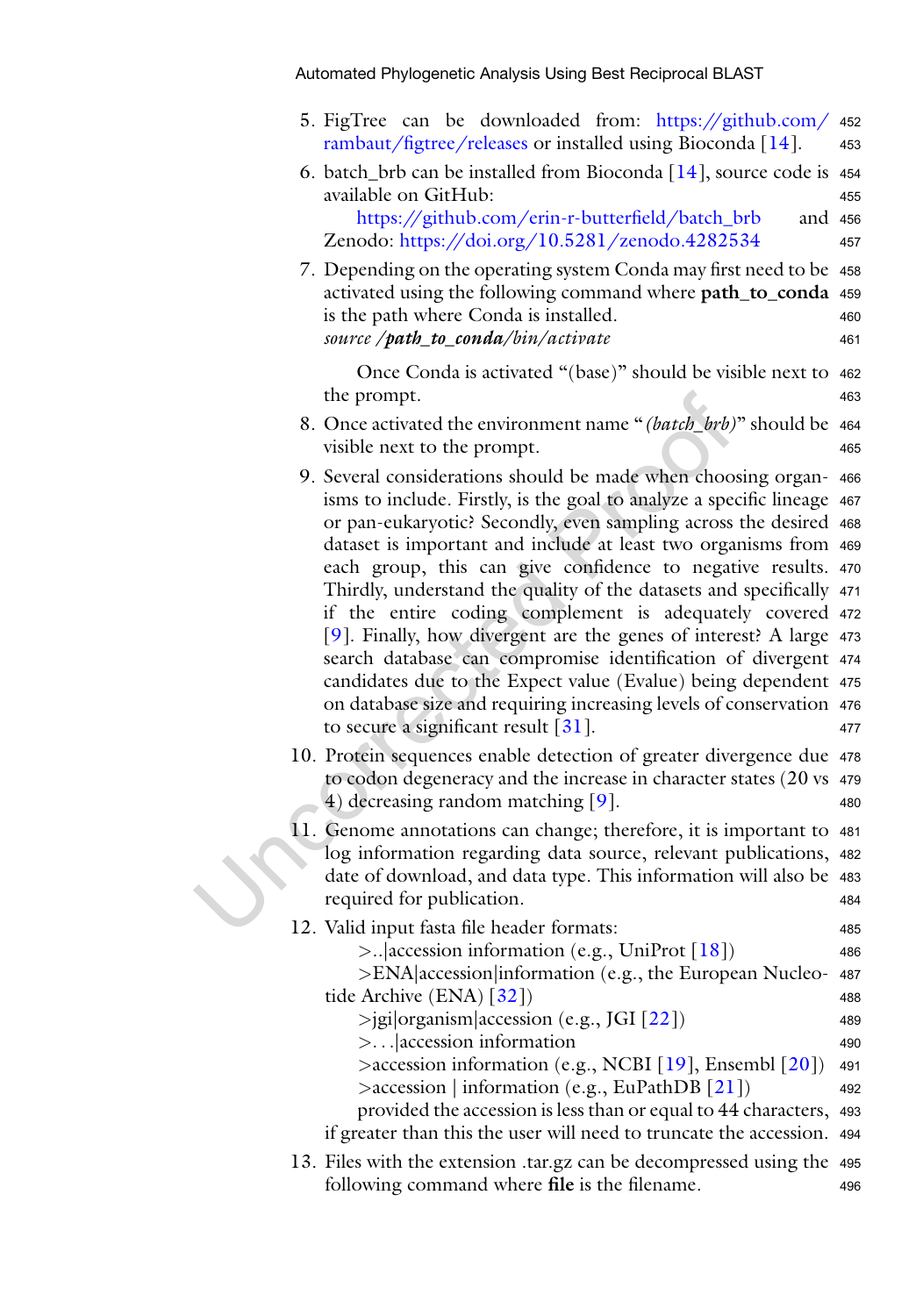#### tar -zxvf file.tar.gz 497

- 14. If all files in the databases folder need to be converted to <sup>498</sup> BLAST databases, the ls command can be used to get all the <sup>499</sup> names and the results can be copied into the **infile** column. 500  $\sqrt{15}$  \* 501
- 15. Do not include spaces (use \_ instead, replace in the filename as <sup>502</sup> well) and do not start with a number. 503
- 16. If using MacOS Numbers, ensure to remove columns which <sup>504</sup> contain no headings or data before converting to CSV.  $505$
- 17. The batch makeblastdb command first checks a valid fasta file 506 has been submitted and which data type (protein or nucleo- <sup>507</sup> tide). The headers of the sequences in the fasta file are con- <sup>508</sup> verted into the required format for the pipeline and a five <sup>509</sup> character code followed by an underscore is appended as a <sup>510</sup> prefix to the accessions. A single code is used for all sequences 511 in the fasta file. The details about the file, unique code, and all 512 the accessions are added to the SQLite3 database and the fasta 513 file is converted into a BLAST  $[8]$  $[8]$  database using the BLAST 514 makeblastdb command [[33\]](#page-22-17). 515
- 18. Some common errors: 516
	- (a) **Names are already present in database**; ensure the file 517 has not already been used. If it has and it needs to be 518 replaced, the **delete\_db** pipeline can be used (see Note 519 19); otherwise, change the required names.  $19$
	- (b) lock file detected, sleeping...; This occurs most fre- <sup>521</sup> quently if the batch\_makeblastdb command was termi- <sup>522</sup> nated prematurely by the user. Provided no other script is 523 running at the time (this is important if many users are <sup>524</sup> using the software at once (e.g., in a cluster environment) <sup>525</sup> as the lock\_file is to protect the SQLite3 database from <sup>526</sup> corruption), end the current script  $(Ctrl + c)$ , delete the 527 lock\_file (*rm lock\_file*), and repeat the script. 528
	- $(c)$  BLAST Database creation error: Near line x, the local  $529$ id is too long. Its length is y but the maximum allowed 530 local id length is 50. Please find and correct all local ids 531 that are too long; The accessions are too long in the <sup>532</sup> input fasta file (they must be less than or equal to 44 char- <sup>533</sup> acters due to the addition of a unique id), please truncate 534 the accession. 535

#### 19. To delete a database, fill in the delete\_database\_template.xlsx <sup>536</sup> located in the templates/Excel\_files folder: 537

- (a) **BLAST\_db**; Name of the BLAST  $[8]$  $[8]$  database to delete 538 (do not include database in the name  $(Table 4.1)$  $(Table 4.1)$ ).  $539$
- (b) **SQLite3\_db**; Name of SQLite3 database, leave blank if 540 left blank in Subheading [3.3.](#page-4-0) 541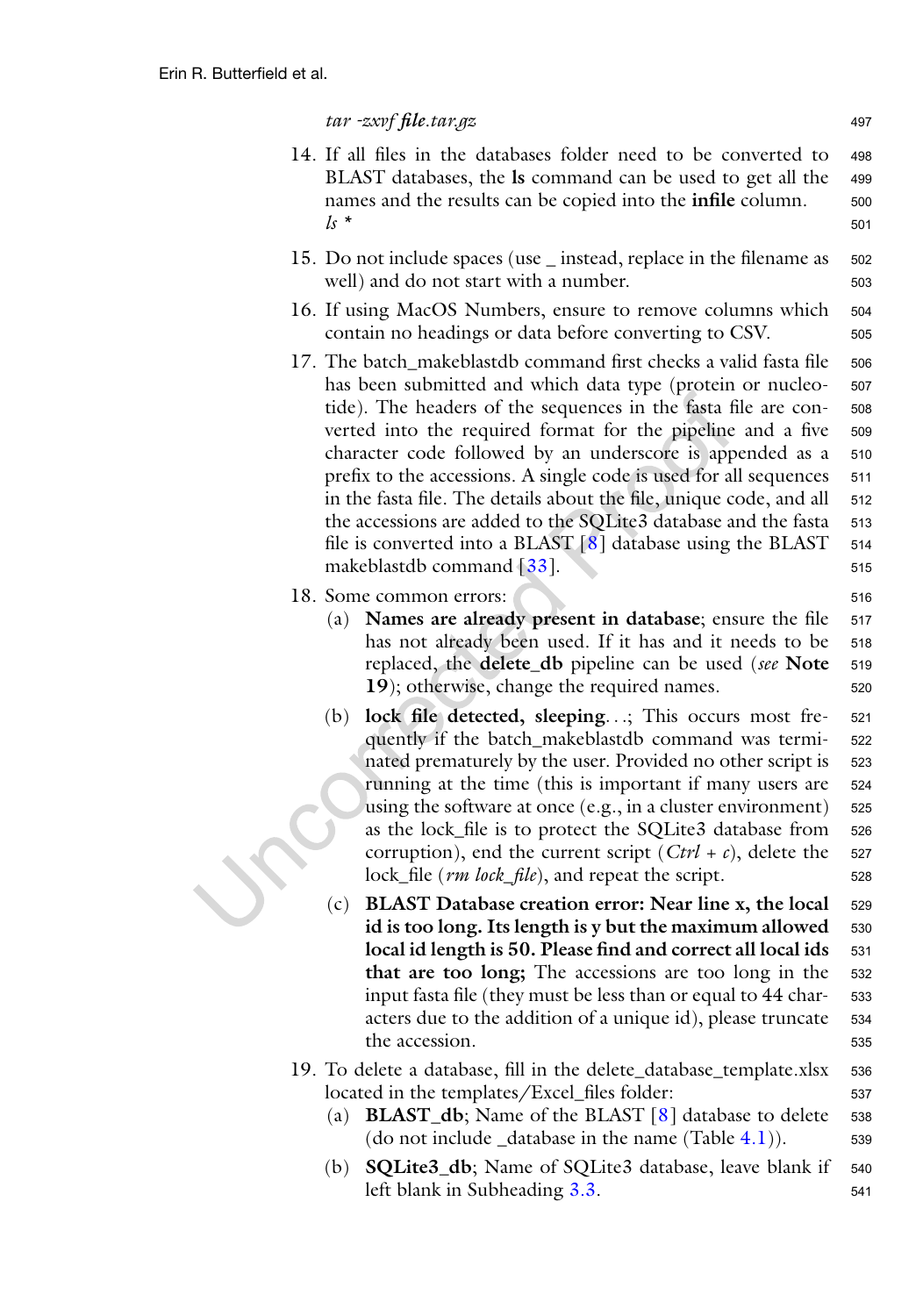|  | (c) | Save as a CSV into the databases folder (see Note 16).                                                                              | 542 |
|--|-----|-------------------------------------------------------------------------------------------------------------------------------------|-----|
|  | (d) | Change into the databases folder.                                                                                                   | 543 |
|  |     | cd/databases                                                                                                                        | 544 |
|  | (e) | Run the following command where csv.csv is the name of 545                                                                          |     |
|  |     | the CSV file.                                                                                                                       | 546 |
|  |     | delete_db -csv csv.csv                                                                                                              | 547 |
|  |     | This will delete the database and remove information 548<br>about this database from the SQLite3 database.                          | 549 |
|  |     | 20. Ensure all database names end in $_$ database (Table 4.1); a 550                                                                |     |
|  |     | simple way to do this is to run the following command where 551                                                                     |     |
|  |     | out is the name of the output to create provided all databases in 552<br>the databases folder are to be included.                   |     |
|  |     | ls $*_{\text{1}}$ converted.fasta   sed 's/_converted.fasta/_database/g' > 554                                                      | 553 |
|  |     | $\boldsymbol{\mathit{out}.txt}$                                                                                                     | 555 |
|  |     | 21. Ensure to include the organism the sequences of interest come 556                                                               |     |
|  |     | from in the alias database, this will provide useful information 557                                                                |     |
|  |     | regarding possible paralogs and also ensure these sequences are 558                                                                 |     |
|  |     | included in the fasttree_pipeline later.                                                                                            | 559 |
|  |     | 22. This script will check the new alias database has not previously 560                                                            |     |
|  |     | been used, create an alias database using the BLAST blastdb_a- 561                                                                  |     |
|  |     | liastool $\lceil 33 \rceil$ , and add the newly formed database information 562                                                     |     |
|  |     | to the SQLite3 database.                                                                                                            | 563 |
|  |     | 23. Some common errors:                                                                                                             | 564 |
|  |     | (a) BLAST database creation error: BLASTDB alias file 565<br>creation failed. Some referenced files may be missing; 566             |     |
|  |     | ensure no errors occurred during the batch_makeblastdb 567                                                                          |     |
|  |     | pipeline in Subheading $3.3$ , ensure $_$ database (Table $4.1$ )                                                                   | 568 |
|  |     | has been added to the end of all database names.                                                                                    | 569 |
|  | (b) | Names are already present in database; see Notes 18a 570                                                                            |     |
|  |     | and 19.                                                                                                                             | 571 |
|  | (c) | lock file detected, sleeping; see Note 18b.                                                                                         | 572 |
|  |     | 24. The accession_retrieve pipeline determines the md5 checksum 573                                                                 |     |
|  |     | for the input sequences and compares these to the md5 check- 574                                                                    |     |
|  |     | sums in the SQLite3 database. Any md5 checksums that match 575<br>will be retrieved. These are filtered to those present in the 576 |     |
|  |     | BLAST $[8]$ database specified by the user (this is why a single $577$                                                              |     |
|  |     | organism database should be used for retrieval, rather than an 578                                                                  |     |
|  |     | alias database). For sequences where the relevant accession 579                                                                     |     |
|  |     | cannot be retrieved, the pipeline will run BLAST $[8]$ so the 580                                                                   |     |
|  |     | user can determine which is the relevant accession.                                                                                 | 581 |
|  |     | 25. The output of the BLAST $[8]$ results in the tabular format are: 582                                                            |     |
|  |     | query id (qseqid), subject id (sseqid), percentage identity 583                                                                     |     |
|  |     | (pident), length, number of mismatches (mismatch), number 584                                                                       |     |

of gap openings (gapopen), alignment start for query sequence <sup>585</sup>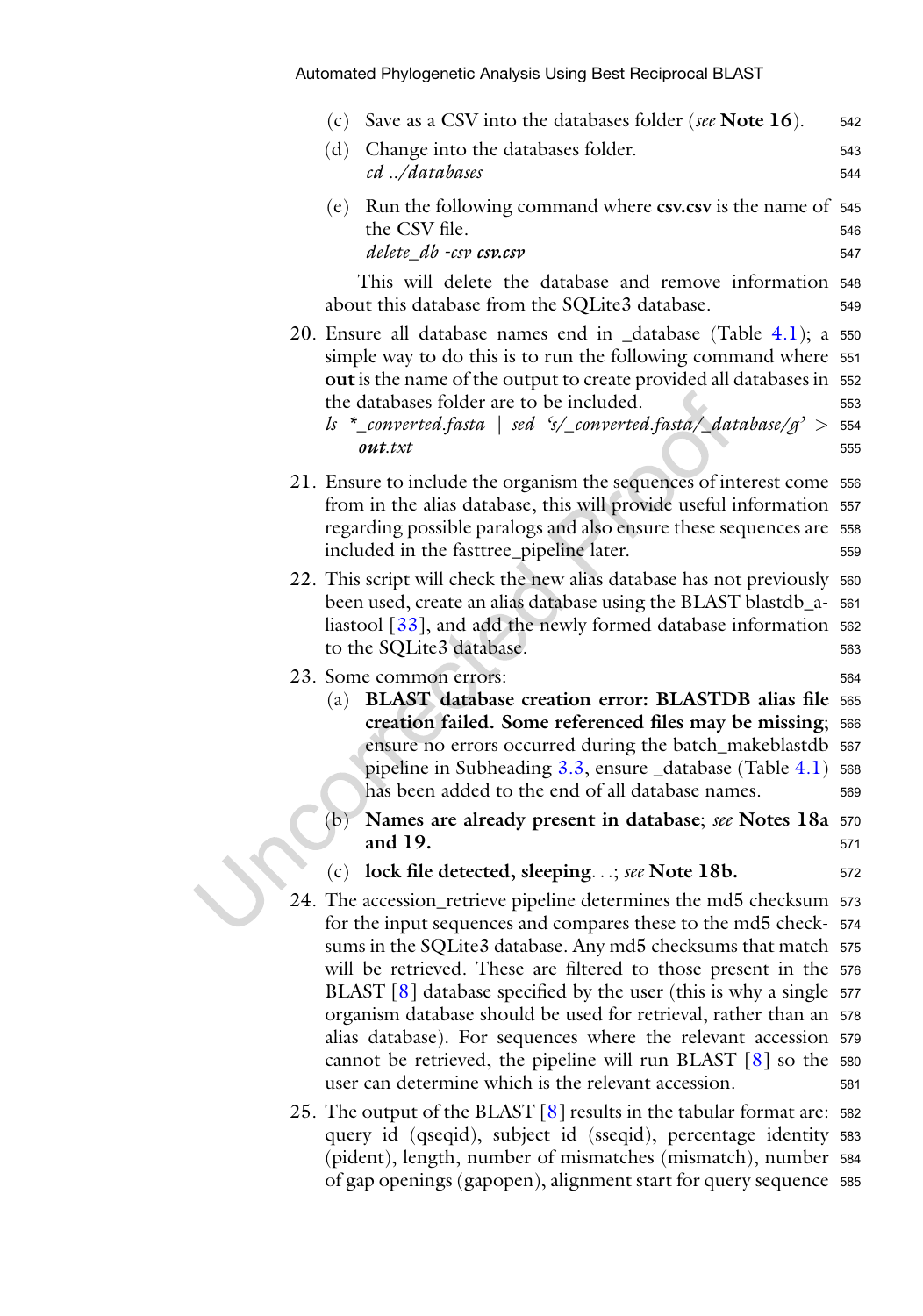(qstart), alignment end for query sequence (qend), alignment <sup>586</sup> start for subject sequence (sstart), alignment end for subject <sup>587</sup> sequence (send), Expect value (evalue), bitscore, number of <sup>588</sup> gaps (gaps), total query coverage (qcovs), query coverage per <sup>589</sup> high scoring pair (qcovhsp), query length (qlen), and subject 590 length (slen)  $\lceil 34 \rceil$  $\lceil 34 \rceil$  $\lceil 34 \rceil$ . Column names are not provided, names in 591 brackets refer to identifiers from [\[34\]](#page-22-18). 592

- 26. Common errors: <sup>593</sup>
	- (a) The accessions retrieved are not from the organism of the <sup>594</sup> sequences of interest; this occurs because the sequences 595 are identical. The user can ensure the correct organism <sup>596</sup> accession is retrieved by listing the specific organism data- <sup>597</sup> base rather than an alias database. 598
	- (b) **Error: Cannot find Fasta\_file**; Ensure fasta file is located 599 in jobs directory (it will have moved if the job is being 600 rerun), ensure file name is correctly spelt and contains <sup>601</sup> extension. 602
- 27. Each accession should be on a new line. Commas  $(\tilde{\cdot}, \tilde{\cdot})$  should 603 be removed (if using results from previous ortholog <sup>604</sup> predictions). 605
- 28. Accessions need to be the version stored within the SQLite3 606 database. For the first round of orthology, searching these 607 accessions will need to be retrieved from the SQLite3 database 608 using the accession\_retrieve pipeline in Subheading [3.5.](#page-7-0) For 609 genome walking (Subheading  $3.7$ ), the accessions listed in the 610 orthology results from Subheading [3.6](#page-8-0) will be the SQLite3 611 database accessions, so these will not need to be retrieved. 612
- 29. If not using an alias database, include \_database in the database <sup>613</sup> name (Table [4.1\)](#page-5-0).
- 30. It is advisable to keep this number low, as the greater the <sup>615</sup> number the greater the false-positive rate. A value of 5 is 616 normally used for divergent sequences. A value of 2 or 3 is 617 normally used for more conserved sequences. 618
- 31. The lower the value, the greater the false-positive rate. A value 619 of 30 is normally used for divergent sequences. A value of 50 is 620 normally used for more conserved sequences. 621
- 32. If searching a database with many organisms, this may need to 622 be increased. 623
- 33. Alignments are edited before performing phylogenetic ana- <sup>624</sup> lyses. While gaps can be useful when looking at alignments, <sup>625</sup> i.e., for the identification of indels, poorly conserved regions of 626 an alignment can decrease the alignment signal-to-noise ratio 627 which can affect tree quality although this can be less of an issue 628 for short alignments  $\lceil 35 \rceil$ . 629
- 34. If specifying a model, ensure to use lower case. <sup>630</sup>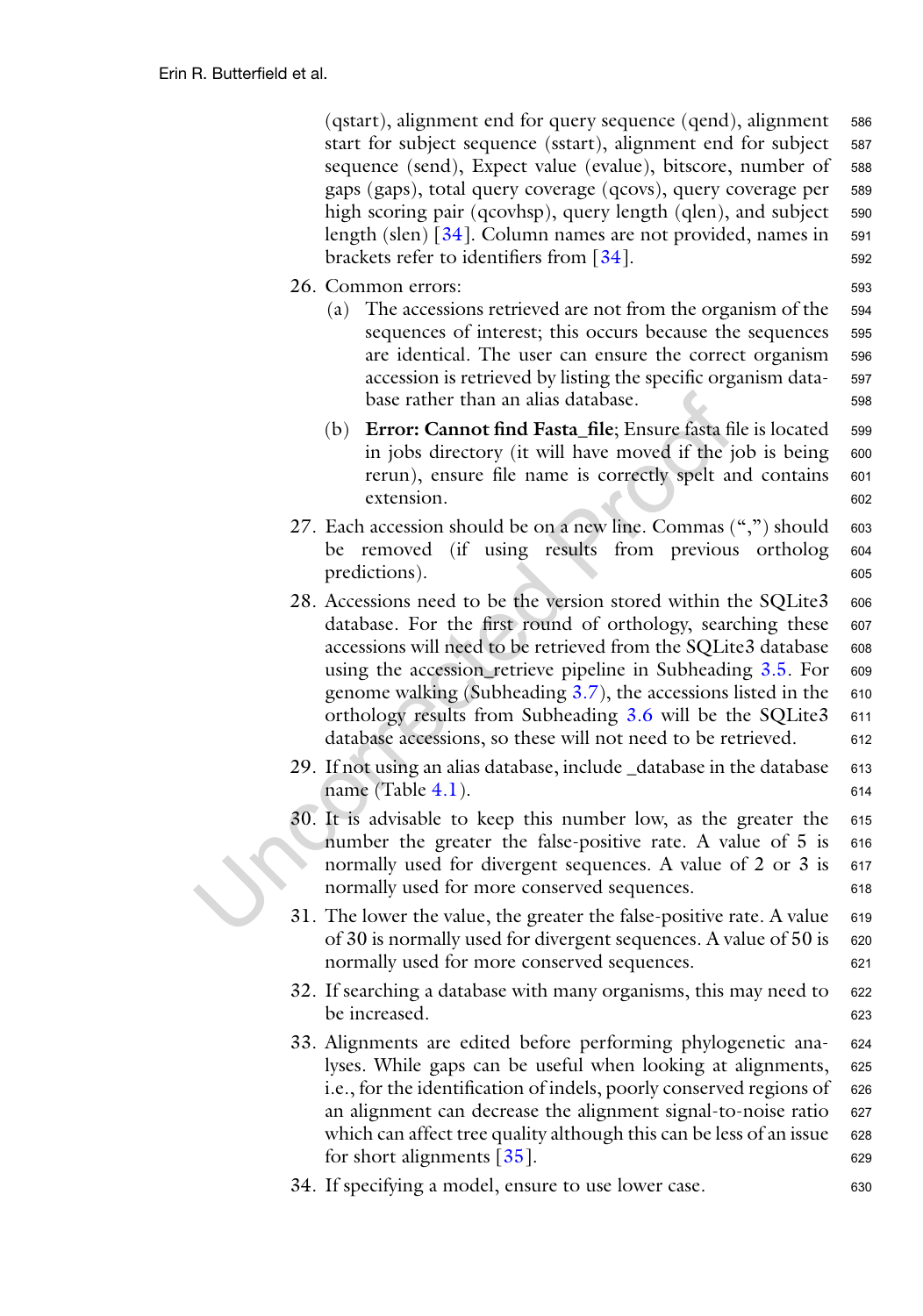- 35. The orthology\_pipeline retrieves sequences from the organism <sup>631</sup> database for the accessions provided and performs a BLAST <sup>632</sup> [8) against the search database. Results are filtered to take the <sup>633</sup> top x hits per organism per query where x is user supplied <sup>634</sup> (identical results do not count towards the hit count). These <sup>635</sup> are further filtered to those hits which cover y percentage of the <sup>636</sup> query where y is user supplied. The sequences for this list of <sup>637</sup> hits are retrieved and BLAST [[8\]](#page-21-8) is performed against the 638 organism database. These results are filtered to take the top x <sup>639</sup> hits per query where x is user supplied (identical results do not 640) count towards the hit count). These are further filtered to <sup>641</sup> those which cover y percentage of the query where y is user <sup>642</sup> supplied. The two results sets are compared, where they match <sup>643</sup> the hits are considered an ortholog (i.e., if A detects B in first <sup>644</sup> BLAST  $\lceil 8 \rceil$  and B detects A in reverse BLAST  $\lceil 8 \rceil$ , then A and B 645 are called orthologs). If the tree pipeline is selected, the <sup>646</sup> sequences of all predicted orthologs per query will be retrieved, <sup>647</sup> aligned using MUSCLE  $[11]$ , edited using alncut  $[12]$  $[12]$  and a 648 FastTree [\[13\]](#page-21-11) phylogenetic tree will be built. 649
- 36. Some common errors: <sup>650</sup>
	- (a) Error: [blastdbcmd] Entry not found: accession 651

Error: [blastdbcmd] Entry or entries not found in <sup>652</sup> BLAST database; ensure the SQLite3 database accessions 653 are used, obtained with the accession\_retrieve pipeline (Sub- <sup>654</sup>  $\frac{1}{2}$  heading  $3.5$ ).

- (b) Can't find (first/reverse) BLAST database; ensure the <sup>656</sup> database names are correct. 657
- (c) mv: rename Accession\_list to ../Accession\_list: No such <sup>658</sup> file or directory; ensure Accession\_list (from step 2b) 659 contains the file extension. 660
- (d) Didn't get the anticipated results; stringency may be too <sup>661</sup> high, lower the alignment coverage and potentially 662 increase the hit number. Alternatively, perform "genome <sup>663</sup> walking" (Subheading [3.7\)](#page-9-0). 664
- 37. merge\_results will combine the results of two orthology <sup>665</sup> searches. The script will map the query accessions from the <sup>666</sup> round of genome walking back to the organism results in the 667 first orthology search to determine the query accessions of the 668 original orthology search. This mapping is used to add the <sup>669</sup> results of the genome walk. Instances where the result for an <sup>670</sup> organism is detected by two different queries will result in the <sup>671</sup> new results being added to both queries, i.e., if A and B from <sup>672</sup> the first orthology results both predict C as an ortholog then <sup>673</sup> the orthology results using  $C$  as query will be mapped back to  $674$ both A and B. 675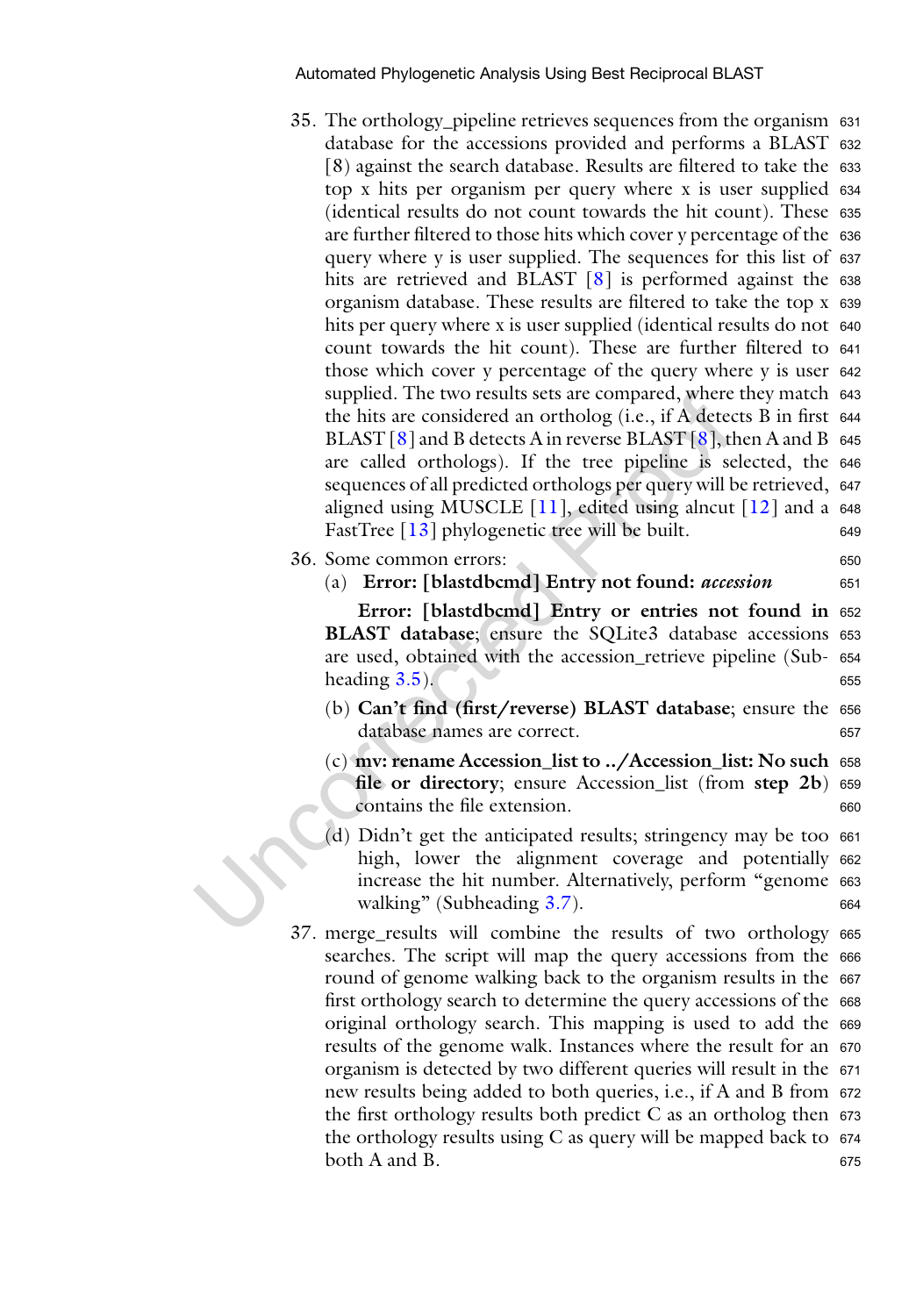- 38. Editing frequency can be altered by using the below argument 676 where **frequency** is a value between  $0$  and  $1$ . The default value 677 is  $0.25$  which enables gaps to be present in  $25\%$  of sequences at 678 a given residue. 679 -f frequency 680
- 39. The model can be altered by using the below argument where 681 **model** is either  $\lg$   $[25]$  $[25]$  or wag  $[26]$  $[26]$  for protein or gtr for 682 nucleotide  $[13]$  $[13]$  $[13]$ . The default is JTT  $[23]$  $[23]$  for protein and JC 683 [[24\]](#page-22-8) for nucleotide. 684 -m model <sup>685</sup>
- 40. This script requires there be greater than three sequences <sup>686</sup> present for each query in order to build an alignment and tree. <sup>687</sup>
- 41. This script also works with fasta files or text files of accession <sup>688</sup> lists. For text files the -db argument is required. The -csv <sup>689</sup> argument is not required for either text or fasta files. Each file 690 will produce its own alignment and tree, so only include the 691 accessions/sequences that should appear on the same tree. <sup>692</sup>
- 42. Some common errors: <sup>693</sup>
	- (a) Database required if text files supplied; the -db argu- <sup>694</sup> ment is required for both text files and a CSV file, ensure 695 this has been included. 696
	- (b) Not enough sequences to build tree; this pipeline <sup>697</sup> requires there to be at least three sequences for a tree to <sup>698</sup> be built. 699
	- (c) Error: Inappropriate model type chosen...; This occurs  $\frac{700}{200}$ if a nucleotide model was chosen for protein sequences or 701 vice versa. If this occurs, the default algorithm will be <sup>702</sup> selected (JTT  $[23]$  for protein, JC  $[24]$  $[24]$  $[24]$  for nucleotide). 703
	- (d) The pipeline is making folders/ trees, etc. of everything in <sup>704</sup> the jobs folder; ensure a new folder is created which <sup>705</sup> contains only the files the user wants to use to build a <sup>706</sup> tree. Make sure the terminal is within this folder before <sup>707</sup> launching fasttree\_pipeline 708
- 43. Where possible the tree should be rooted by an outgroup—this <sup>709</sup> can either be an organism that is known to be at the base of the <sup>710</sup> tree or alternatively a gene sequence which shares ancestry with <sup>711</sup> the gene of interest. Where this is not possible trees can be <sup>712</sup> rooted by midpoint, this takes the two longest branches of the <sup>713</sup> tree and places the root at the midpoint between. Assuming <sup>714</sup> equal evolutionary rates across the tree, this will normally result <sup>715</sup> in the tree following the species tree  $[7]$  $[7]$ .  $\qquad \qquad$  716
- 44. The closer the value is to 1, the more confident the topology.  $717$ Nodes with values  $\geq$  0.95 show strong support, 0.85–0.94 718<br>show good support, 0.75–0.84 show moderate support and 719 show good support,  $0.75-0.84$  show moderate support and  $\leq$ 0.74 show poor support. 720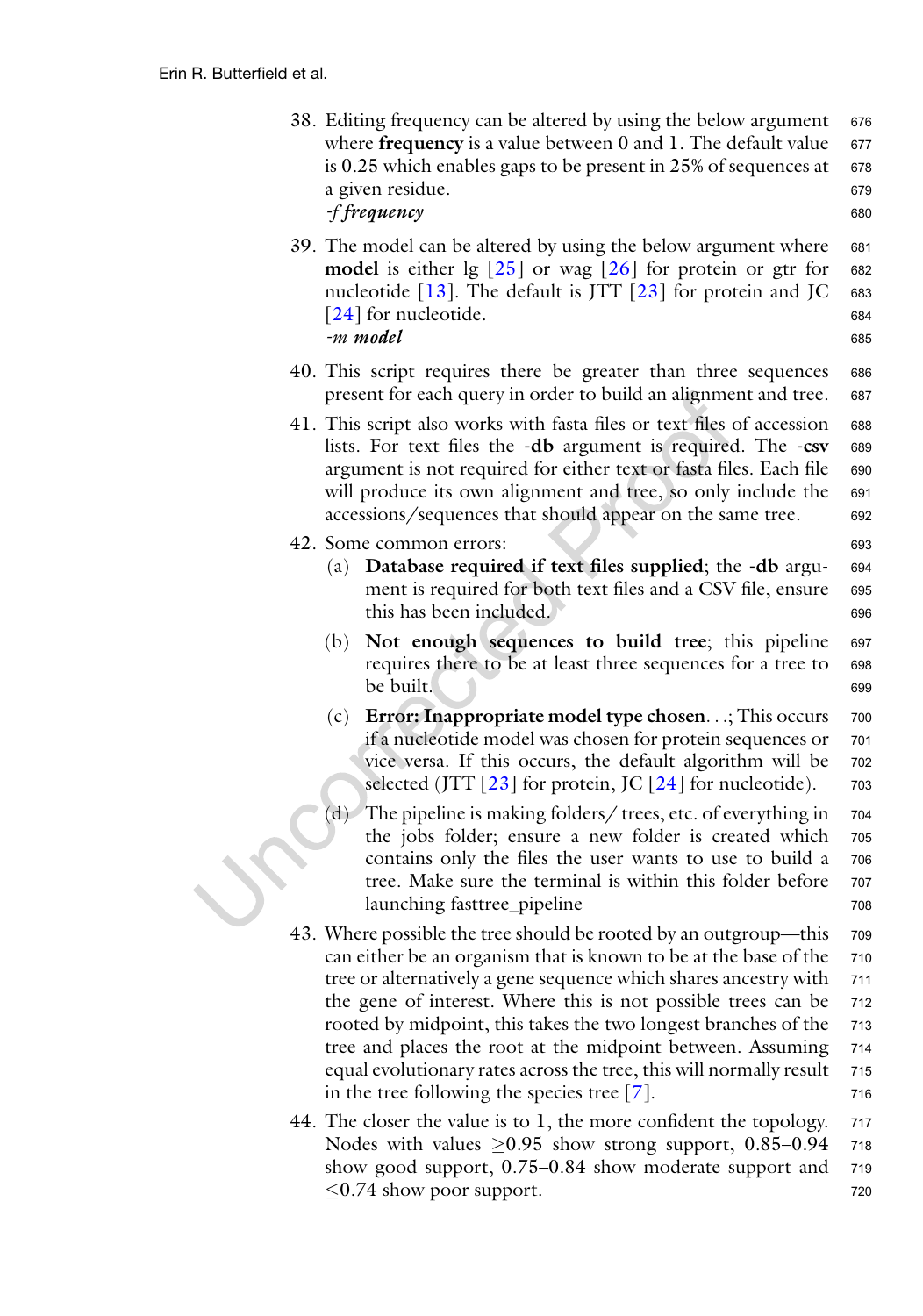- 45. While the tree topology will not always follow the species tree, <sup>721</sup> it can be used to give an indication as to whether false positives <sup>722</sup> or paralogs have been included [[7](#page-21-5)]. Figure [4.3](#page-12-0) demonstrates <sup>723</sup> various examples of how the tree can differ from the species <sup>724</sup> tree (A). Branches within a node are of equal distance from <sup>725</sup> other branches within the same node. Therefore, rotation of <sup>726</sup> branches within a node does not change how the tree reads, <sup>727</sup> i.e., Tree A and Tree B in Fig. [4.3](#page-12-0) are the same as "d" and "e" <sup>728</sup> are the same evolutionary distance from "b" and "c". In <sup>729</sup> Fig. [4.3c,](#page-12-0) species "e" has moved to group with species "a", 730 this may suggest that "e" is a mishit as the sequence is now <sup>731</sup> grouping with the outgroup—however, this requires further <sup>732</sup> investigation to ensure there are no features in the alignment <sup>733</sup> which could support this move and knowing whether these <sup>734</sup> organisms "normally" attract each other when building phylo- <sup>735</sup> genetic trees. Figure [4.3d](#page-12-0) represents paralog presence on the 736 tree, further investigation is required to determine whether <sup>737</sup> these sequences should continue to be considered orthologous <sup>738</sup> or should be split into two separate trees. <sup>739</sup>
- 46. Sequences which evolve rapidly relative to other sequences <sup>740</sup> within the tree will be given long branches (Fig. [4.3e](#page-12-0) species <sup>741</sup> "a" is an example of a long branch) and can be falsely grouped <sup>742</sup> together. This is referred to as long branch attraction. These <sup>743</sup> sequences can be removed individually to test their placement, <sup>744</sup> if they move around it suggests long branch attraction. There <sup>745</sup> are many methods for dealing with long branch attraction <sup>746</sup> including removal of these sequences, increased taxa sampling, <sup>747</sup> and selection of a more appropriate evolutionary model <sup>748</sup>  $[36, 37]$  $[36, 37]$  $[36, 37]$  $[36, 37]$  $[36, 37]$ . 749

47. Topology of the tree should be checked against the alignment <sup>750</sup> to: <sup>751</sup>

- (a) Ensure the alignment is of sufficient quality to build <sup>752</sup> the tree. The state of the tree. The state of the state of the state of the state of the state of the state of the state of the state of the state of the state of the state of the state of the state of the state of the sta
- (b) Ensure there are no features of the alignment which could <sup>754</sup> explain oddities in the tree (e.g., short sequences, lack of <sup>755</sup> domains etc.).
- 48. Tree building algorithms require a phylogenetic signal to be <sup>757</sup> able to build a tree. Alignments with poor conservation have a <sup>758</sup> high signal-to-noise ratio and can produce poor quality trees. <sup>759</sup> Equally, alignments with too much conservation can also pro- <sup>760</sup> duce poor quality trees due to the lack of phylogenetic signal. <sup>761</sup> Applying more or less stringent editing, respectively, can <sup>762</sup> improve these  $\lceil 35 \rceil$ . 763
- 49. The sequence origin should be investigated to determine <sup>764</sup> whether the sequence is complete (i.e., ensure the entire <sup>765</sup> sequence has been predicted). If the sequence is complete <sup>766</sup>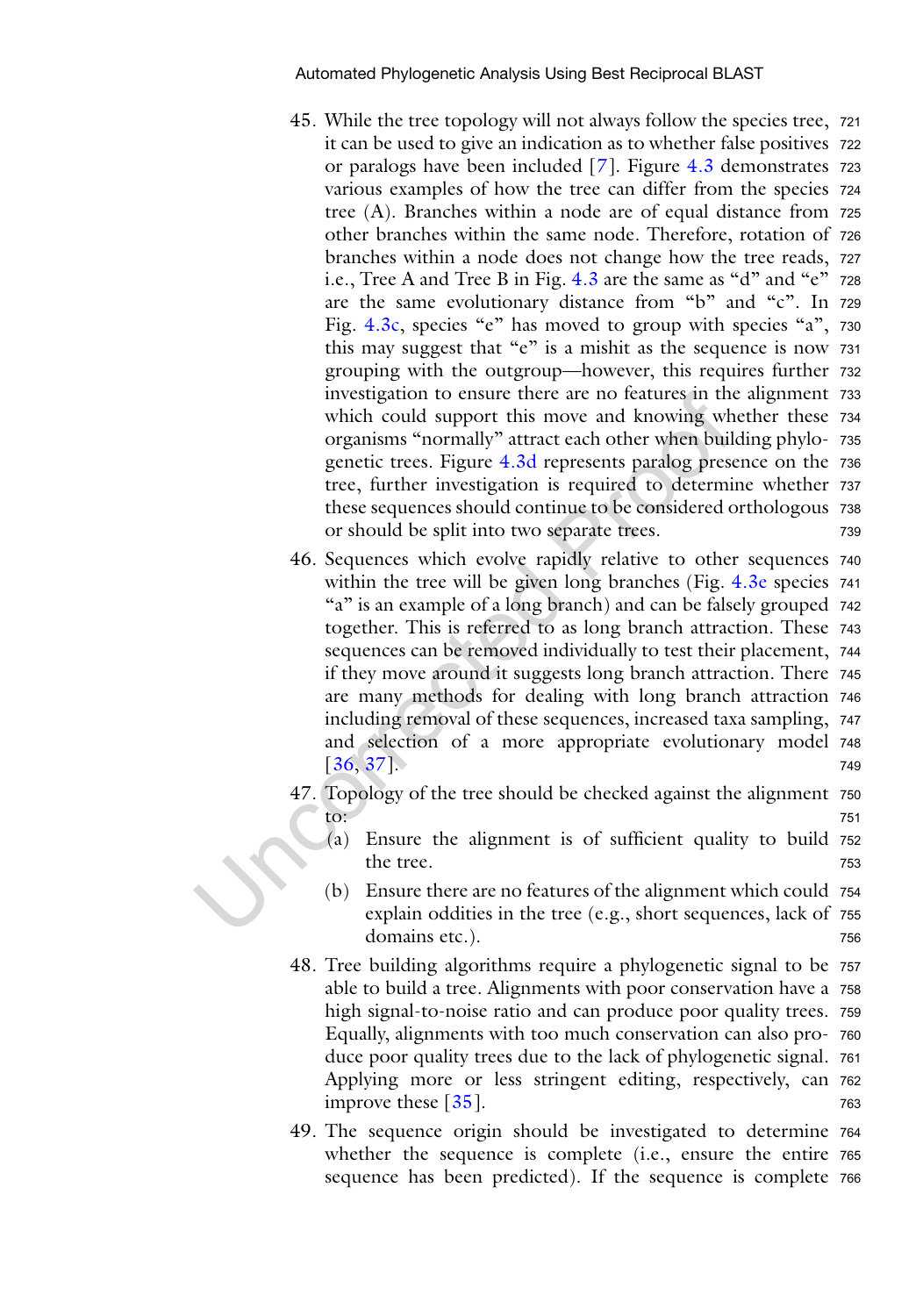and still considerably shorter than the remainder of the align- <sup>767</sup> ment, the sequence should usually be removed. The removed.

#### Acknowledgments <sup>769</sup>

Development of the software described and provided here has been 770 supported by a Wellcome Trust grant for establishing the Wellcome 771 Centre for Anti-Infectives Research (WCAIR) at the University of 772 Dundee (to Paul Wyatt (PI), MCF, and others). We thank Tim <sup>773</sup> Butterfield, Frederik Dröst, and Michele Tinti for comments on the 774 code. We also thank Ricardo Canavate del Pino and Ning Zhang for 775 help with testing. 776

<sup>778</sup> References

- <span id="page-21-8"></span><span id="page-21-0"></span>780 1. Stamboulian M, Guerrero RF, Hahn MW et al 781 (2020) The ortholog conjecture revisited: the 782 value of orthologs and paralogs in function 783 prediction. Bioinformatics 36(Supplement\_1): 784 i219–i226. [https://doi.org/10.1093/bioin](https://doi.org/10.1093/bioinformatics/btaa468) 785 [formatics/btaa468](https://doi.org/10.1093/bioinformatics/btaa468)
- <span id="page-21-6"></span>786 2. Baragaña B, Forte B, Choi R et al (2019) 787 Lysyl-tRNA synthetase as a drug target in 788 malaria and cryptosporidiosis. Proc Natl Acad 789 Sci U S A 116(14):7015–7020. [https://doi.](https://doi.org/10.1073/pnas.1814685116) 790 [org/10.1073/pnas.1814685116](https://doi.org/10.1073/pnas.1814685116)
- <span id="page-21-7"></span><span id="page-21-1"></span>791 3. Klinger CM, Ramirez-Macias I, Herman EK 792 et al (2016) Resolving the homology—func-793 tion relationship through comparative geno-794 mics of membrane-trafficking machinery and 795 parasite cell biology. Mol Biochem Parasitol 796 209:88–103. [https://doi.org/10.1016/j.](https://doi.org/10.1016/j.molbiopara.2016.07.003) 797 [molbiopara.2016.07.003](https://doi.org/10.1016/j.molbiopara.2016.07.003)
- <span id="page-21-10"></span><span id="page-21-9"></span><span id="page-21-2"></span>798 4. Huerta-Cepas J, Szklarczyk D, Forslund K et al 799 (2016) EGGNOG 4.5: a hierarchical orthol-800 ogy framework with improved functional 801 annotations for eukaryotic, prokaryotic and 802 viral sequences. Nucleic Acids Res 44(D1): 803 D286–D293. [https://doi.org/10.1093/nar/](https://doi.org/10.1093/nar/gkv1248) 804 [gkv1248](https://doi.org/10.1093/nar/gkv1248)
- <span id="page-21-11"></span><span id="page-21-3"></span>805 5. Aslett M, Aurrecoechea C, Berriman M et al 806 (2009) TriTrypDB: a functional genomic 807 resource for the Trypanosomatidae. Nucleic 808 Acids Res 38(Database issue):D457–D462. 809 <https://doi.org/10.1093/nar/gkp851>
- <span id="page-21-12"></span><span id="page-21-4"></span>810 6. Emms DM, Kelly S (2015) OrthoFinder: solv-811 ing fundamental biases in whole genome com-812 parisons dramatically improves orthogroup 813 inference accuracy. Genome Biol 16 814 (1):157–157. [https://doi.org/10.1186/](https://doi.org/10.1186/s13059-015-0721-2) 815 [s13059-015-0721-2](https://doi.org/10.1186/s13059-015-0721-2)
- <span id="page-21-13"></span><span id="page-21-5"></span>816 7. Altenhoff AM, Glover NM, Dessimoz C (eds) 817 (2019) Inferring orthology and paralogy (vol.

1910). Evolutionary genomics. Methods in 818 molecular biology. Springer, New York 819

- 8. Altschul SF, Madden TL, Schäffer AA et al 820 (1997) Gapped BLAST and PSI-BLAST: a 821 new generation of protein database search pro- 822 grams. Nucleic Acids Res 25(17):3389–3402. 823 <https://doi.org/10.1093/nar/25.17.3389> 824
- 9. Klute MJ, Melançon P, Dacks JB (2011) Evo- 825 lution and diversity of the Golgi. Cold Spring 826 Harb Perspect Biol 3:a007849 827
- 10. Shen W, Le S, Li Y et al (2016) SeqKit: a cross- 828 platform and ultrafast toolkit for FASTA/Q file 829 manipulation. PLoS One 11(10):e0163962. 830 [https://doi.org/10.1371/journal.pone.](https://doi.org/10.1371/journal.pone.0163962) 831 [0163962](https://doi.org/10.1371/journal.pone.0163962) 832
- 11. Edgar RC (2004) MUSCLE: multiple 833 sequence alignment with high accuracy and 834 high throughput. Nucleic Acids Res 32 835  $(5):1792-1797.$  [https://doi.org/10.1093/](https://doi.org/10.1093/nar/gkh340) 836  $nar/gkh340$  837
- 12. Lawrence TJ, Kauffman KT, Amrine KCH et al 838 (2015) FAST: FAST analysis of sequences tool- 839 box. Front Genet 6:172. [https://doi.org/10.](https://doi.org/10.3389/fgene.2015.00172) 840 [3389/fgene.2015.00172](https://doi.org/10.3389/fgene.2015.00172) 841
- 13. Price MN, Dehal PS, Arkin AP (2010) Fas- 842 tTree 2—approximately maximum-likelihood 843 trees for large alignments. PLoS One 5(3): 844 e9490. [https://doi.org/10.1371/journal.](https://doi.org/10.1371/journal.pone.0009490) 845 [pone.0009490](https://doi.org/10.1371/journal.pone.0009490) 846
- 14. Grüning B, Dale R, Sjödin A et al (2018) Bio- 847 conda: sustainable and comprehensive software 848 distribution for the life sciences. Nat Methods 849 15(7):475–476. [https://doi.org/10.1038/](https://doi.org/10.1038/s41592-018-0046-7) 850 [s41592-018-0046-7](https://doi.org/10.1038/s41592-018-0046-7) 851
- 15. Waterhouse AM, Procter JB, Martin DM et al 852 (2009) Jalview version 2—a multiple sequence 853 alignment editor and analysis workbench. 854